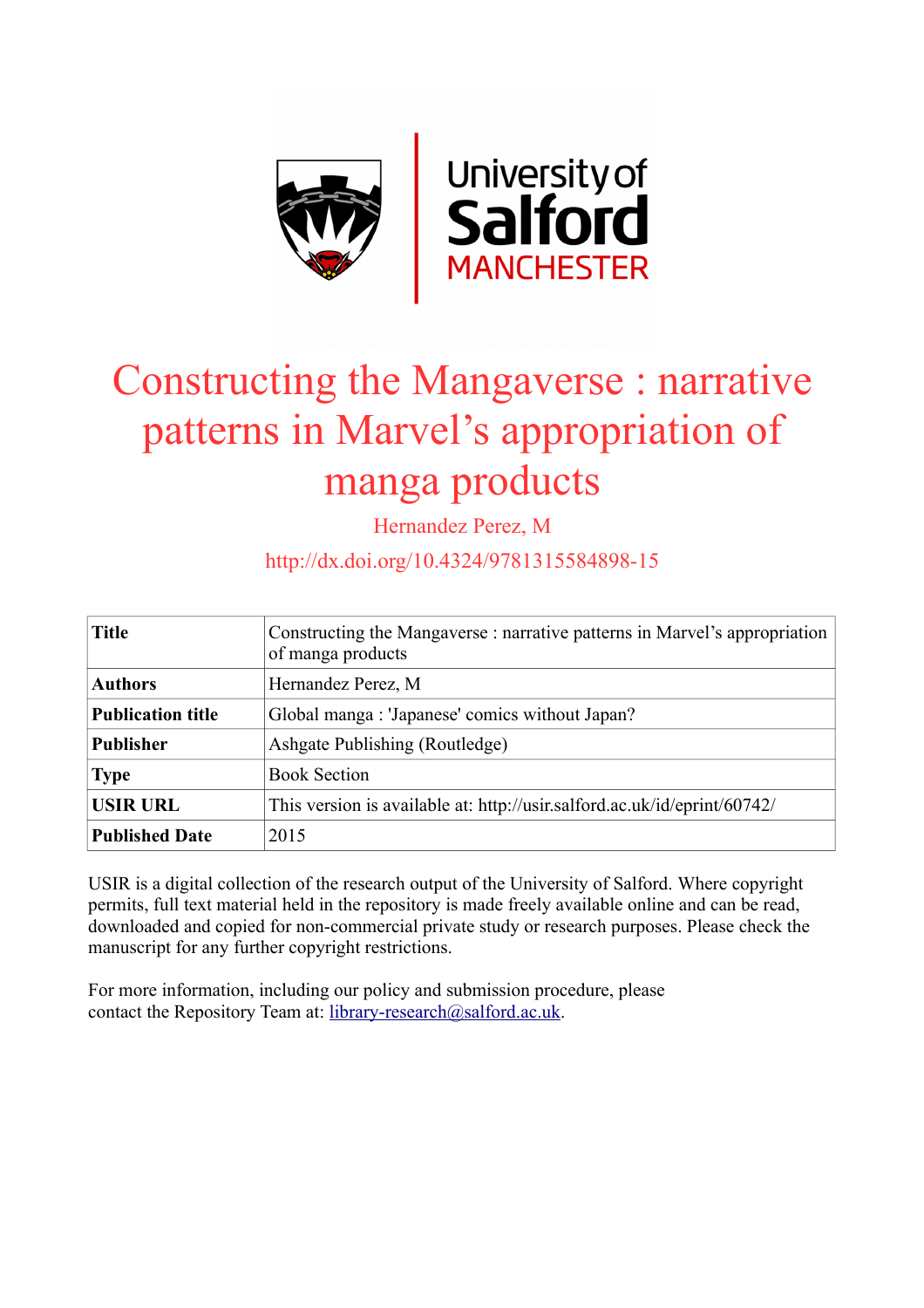Constructing the Mangaverse: Narrative Patterns in Marvel's Appropriation of Manga products

# Dr. MANUEL HERNÁNDEZ-PÉREZ.

Lecturer in Digital Design, School of Arts and New Media (SANM), The University of Hull, Scarborough Campus. Scarborough, YO11 3AZ, UK

[M.Hernandez-Perez@hull.ac.uk](mailto:M.Hernandez-Perez@hull.ac.uk)

#### ABSTRACT:

Even though American and Japanese publishers dominate comic book sales globally, their respective contexts and products could not be any more different. In the case of American comics, the best-known and most celebrated genre – often criticized for being considered mainstream—is that of superheroes. However, the relationship between genre, theme and audience in the history of manga presents a different pattern. Japanese comics, particularly diverse with regard to demographic and generic segmentation, show a greater homogeneity in the use of stylistic codes which have come to be known as Japanese Visual Language [\(Cohn 2010\)](#page-20-0). The American publishing market has mobilized several strategies in order to benefit from the international success of manga, coupled with the parallel success of anime at the beginning of the twenty-first century. The most common strategies have been the introduction of Japanese cultural elements and the adoption and hybridization of Japanese Visual Language, through the publication of products of Japanese and international authorship. The publishing imprint Mangaverse (2000-2003; 2005-2006), a relative failure in terms of its reception, represents a good example for the analysis of these trends and appropriative strategies. Through this case, aspects of the story are analyzed, as is the deconstruction/appropriation of characters, different forms of transcultural adaptation as well as the hybridization of media and genres.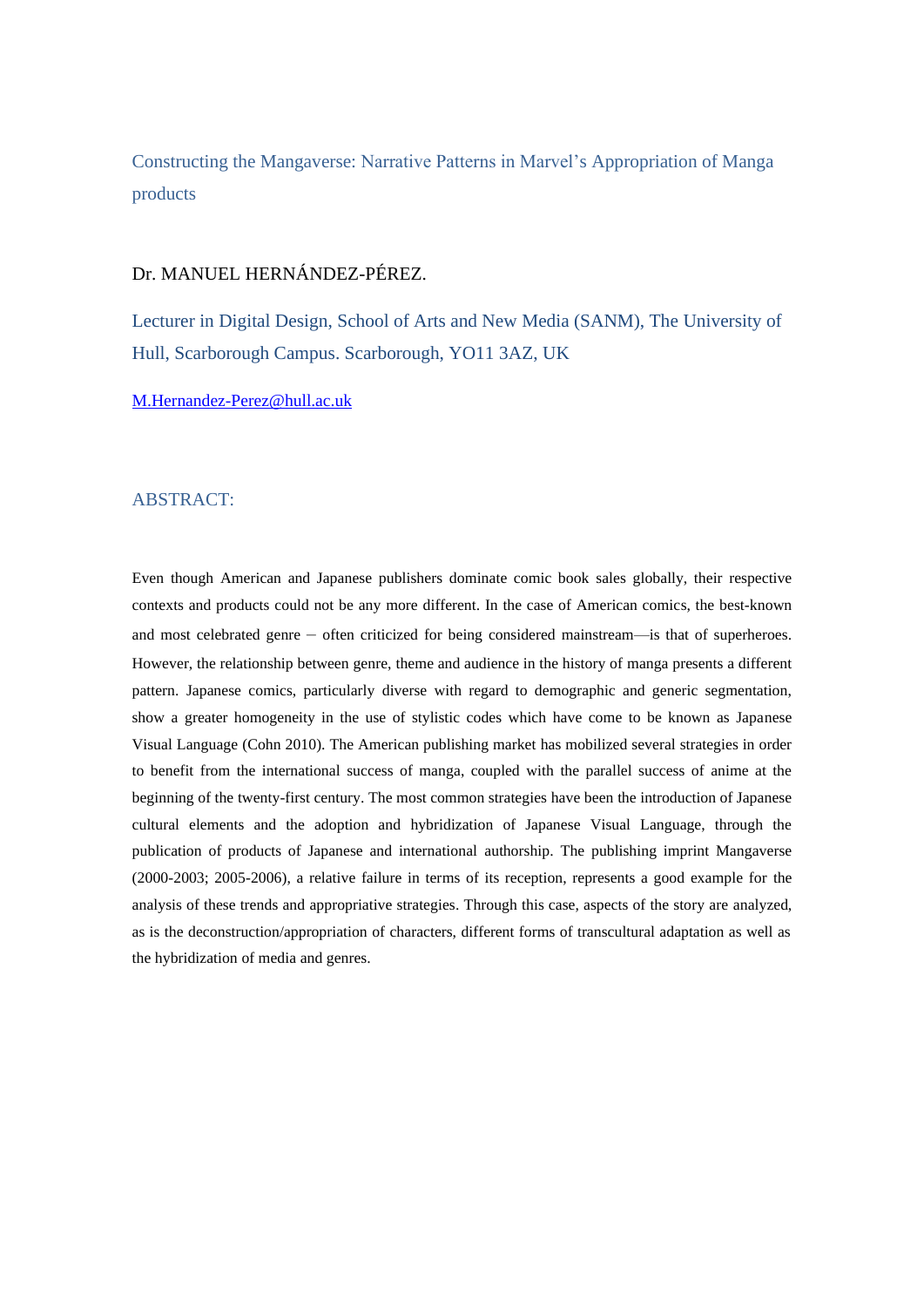Few countries can claim to have brought so much to the world of comics as Japan and the United States. Both cases can be considered authentic historical "powers": main producers of contents in the sequential medium, unrivalled even by the influential contributions of the Franco-Belgian world to the *Bande dessinée.* We shall not pause here to name a large list of authors that have contributed to the development of this means of expression in these two countries. It would be an unfair and unnecessary error to highlight some names while neglecting others, who may be not as influential but also be part of the tradition of these cultural industries. Instead, I shall adopt the strategy, in spite of its limitations, of describing the importance of the industries of American and Japanese comics by means of a brief summary of the history of the development of their markets.

In both the United States and Japan the comics have a similar source: as products of mass culture linked to the emergence of the mass media, especially the printed press. The first comics to appear in the USA were an accompaniment of other contents offered by the newspapers and, following this common model in western countries, in Japan, comics also emerged in connection with the printed press. The leading western figures of Charles Wirgman and George Bigot, directors of the corresponding publications *The Japan Punch* (1878) and *Tobaè* (1887) would bring about as a consequence the importing of aesthetic and narrative codes from recent comic medium. The connection to the printed Press also brought about the appearance of two quite different market niches in Japan and in the western world. The first one was the adult audience through the natural evolution of the political caricature of the 19th century. Examples of this trend have been studied in relation to the subsequent Russo-Japanese War in the Japanese press [\(Duus 2001;](#page-20-1) [Mikhailova 2008\)](#page-21-0), as well as numerous examples in the emerging American comic strip of the era [\(Hess and Northrop 2011\)](#page-20-2). The second: the progressive development of the language of comics, in the case of comic strips and children magazines and, with the emergence of those genres –practically indistinguishable in their beginnings–, the irremediable link to child and youth audiences.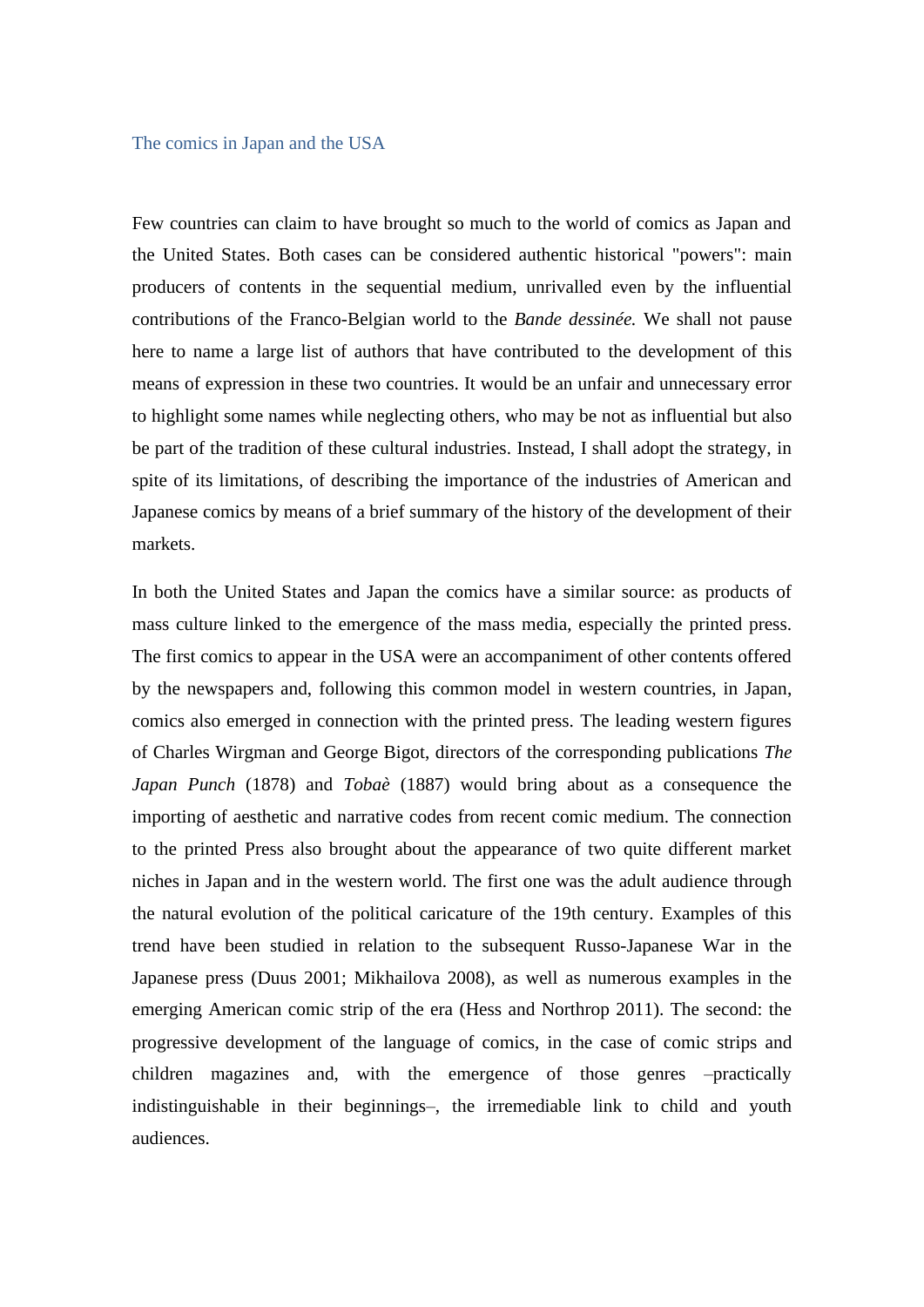By the end of the Second World War, the American market for comics was now strongly established and aimed at a young audience in the shape of comic-books. Just as with pulp literature, the first approximations of the American comic-book dealt with a great range of themes such as the western, detective, adventures and science fiction among others. However, as has been pointed out on occasion, it soon abandoned the adoption of a multi-genre strategy in favor of a single genre one. This was firstly centered on the success of the detectives (*Detective Comics*, 1937) which would lead, after the success of *Superman* (*Action Comics*, 1938), to the later hegemony of the superhero comic [\(Lopes 2009\)](#page-20-3).

Parallel to the appearance of the comic-book, the Japan of the 1930s adopted the youth magazine as a standard, took as its model the *Shōnen Gorakubu* (*Boy's Club*), which included, among other contents, collections of stories in much bigger volumes of up to 150 pages. After the publication of youth stories ceased during the war period, manga narratives re-emerged strongly during the mid-1950s, absorbing influences from other mediums based on the graphic narrative, such as the *Kamishibai* or the *e-monogatari* [\(Kinsella 2000;](#page-20-4) [Holmberg 2011\)](#page-20-5).

From then onward, the industries appear to have developed in very different ways, particularly with regards to the segmentation of their audiences, as well as in the coexistence of national products with other cultural products coming from the international market. In the comic-book, for example, the predominant genre is nearly exclusively associated with the theme of superheroes, which has frequently led to the erroneous genre-medium association in the American context [\(Eisner, Miller et al.](#page-20-6)  [2005\)](#page-20-6). This tendency would be interrupted temporarily with the emergence of other genres, such as that of horror and science fiction at the beginning of the 1950s. Also of great importance would be the appearance of other minor genres such as the comic strip, children's cartoon strips (aka "Funny Animals") or romantic stories, which left the door open to the regeneration of the medium through new audiences.

However, despite the competitors, the superhero comic-book has survived for more than 60 years as a hegemonic genre. A look at the distributor's figures, under the label of "Graphic Novel", might correspond to not only the contributions of independent authors, situated outside the *mainstream*, but also to the American editions of foreign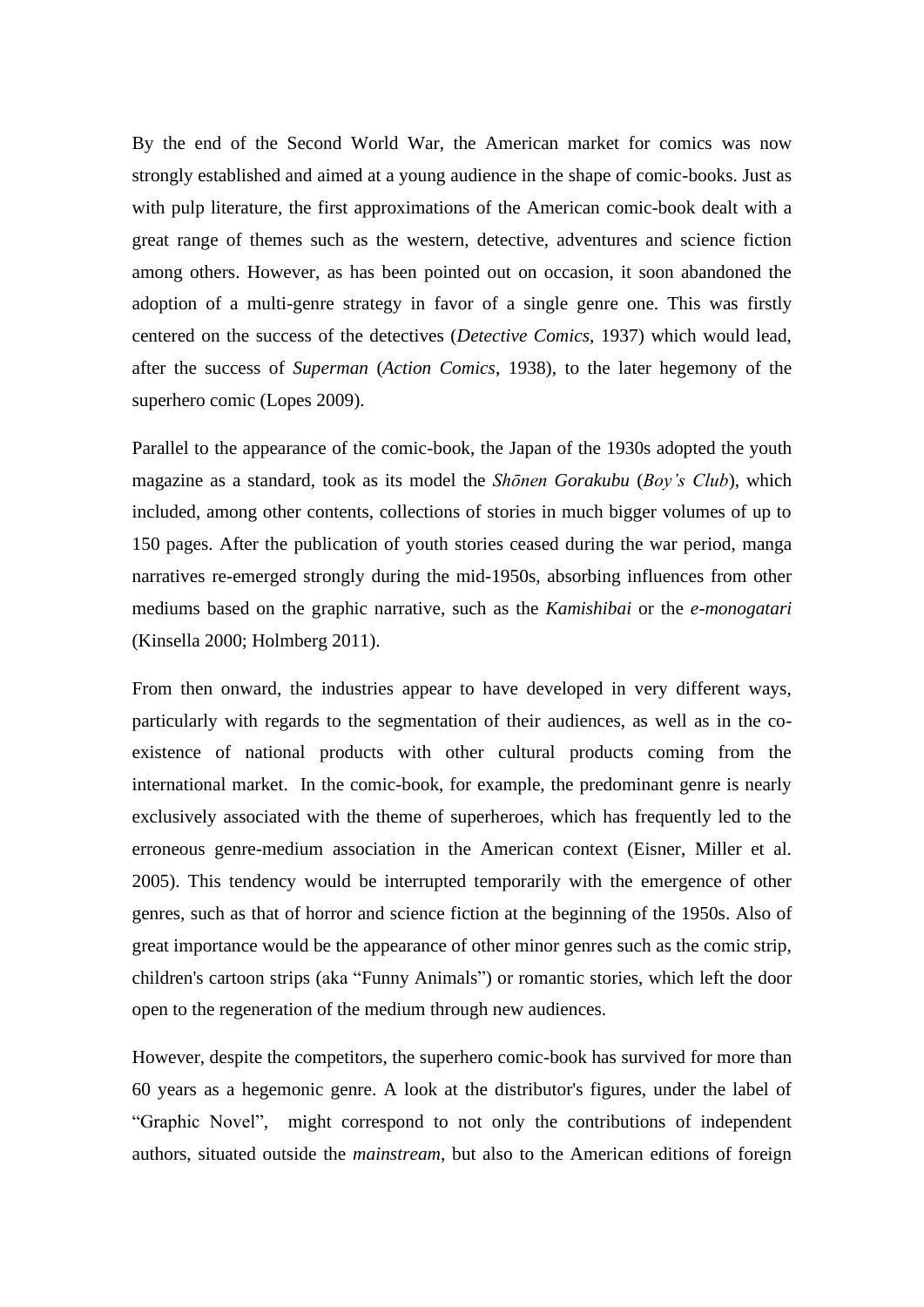authors, mainly of manga and European *Bande Dessinée.* This means that for the industry and the majority of the public, the American market is effectively equivalent to the comic book format and the superhero genre.

In the history of the Japanese market, on the other hand, it is not so easy to establish a simple and functionalist relationship between genre, theme and audience. In Japanese comic-book production, the considerable diversification of the market is not based on different publication formats or on cultural tradition. The predominant genre, the *shōnen* is defined by its audience (young males), while other genres attend to different demographic segmentations. Therefore, as a natural evolution linked to that of the life cycle of the audience, are the *shōjo* (young women), the *seinen* publications (male adults), the *redisu* (women adults) and the *kōdomo* (children). These genres can be considered to be relatively isolated, while the themes in manga are a constant example of hybridization. Nevertheless, it is necessary to clarify that there are certain historical links, which include the predominance of the themes of sport (*Spokon*) 1 or of fights (*Nekketsu*)<sup>2</sup> in *shōnen*, as well as situations of romance in *shōjo*<sup>3</sup>.

Currently, and after numerous moments of crisis during the 1950s, '60s and '70s, the comic-book market in the USA has stabilized, experiencing a considerable growth around the year 2000 [\(Beaty 2010\)](#page-20-7). One of the reasons for this might be the growing traffic of contents between the superhero comic-books and other cultural industries such as the cinema, video games and animation. For example, the success of cross-media products based on the cinematic relaunching of characters may have stimulated the sale of a particular medium. Famous examples of this trend in integrated marketing of diverse industries would be the cinematographic sagas of *Batman* (1989-1997; 2005- 2012), *X-Men* (2001-2011) and *Spiderman* (2002-2007; 2012-2014).

Other reasons for this upturn in sales of the comic market can be found in the increased penetration of Japanese products into the American market. Therefore, as in other Western countries, the success of the animated adaptations (anime) in the 90s caused a growing interest in the original manga, which began to be distributed in an adapted form. Subsequently, with the creation of specific audiences in the medium of manga,

<sup>1</sup> *Slam Dunk* (1990-1996); *The Prince of Tennis* (*Tenisu no Ōjisama*, 1999-2008)

<sup>2</sup> *Bleach* (2001-); *Naruto* (1999-)

<sup>3</sup> *Nana* (2000-2009); *Nodame Cantabile* (2001-2009)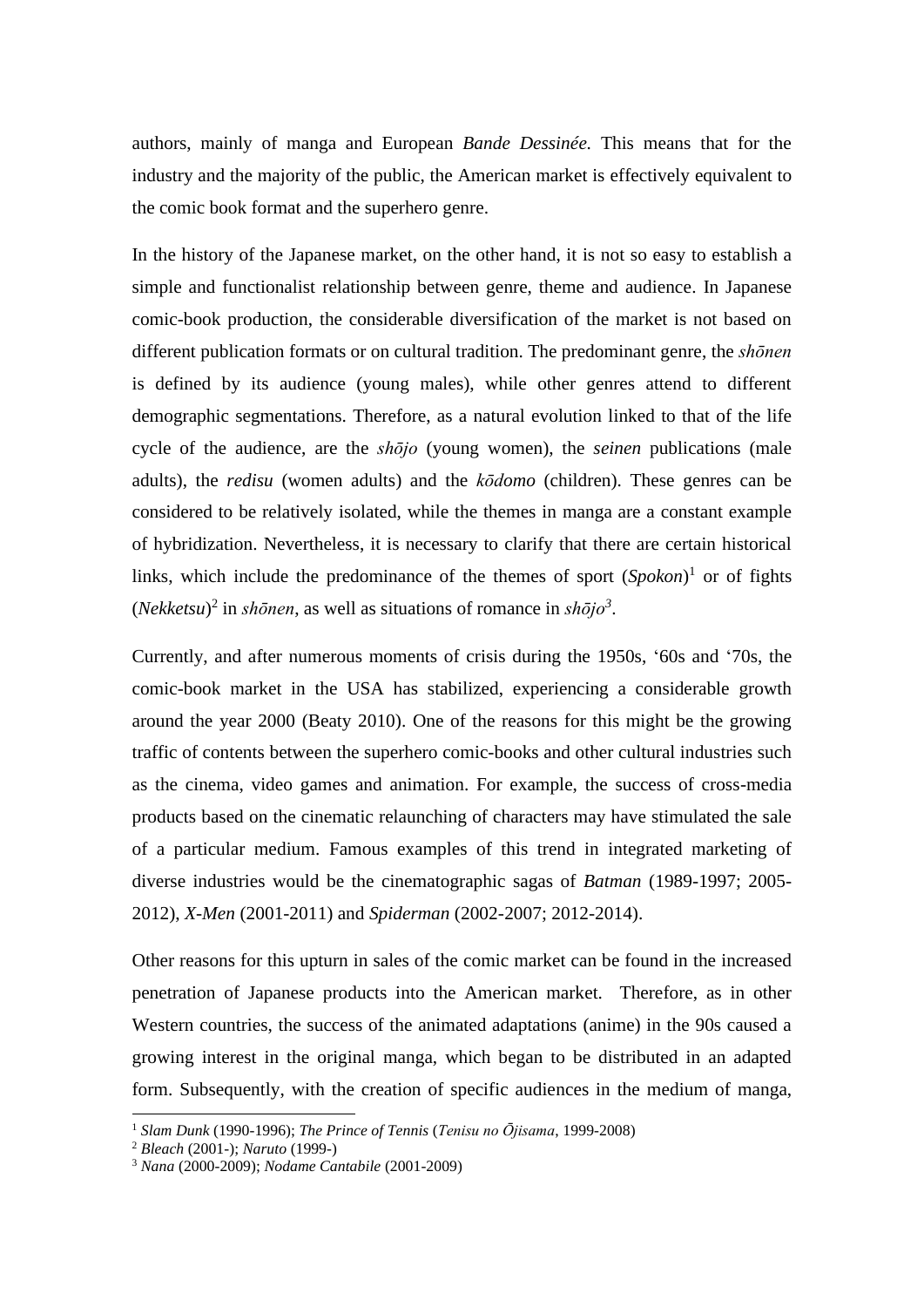publishers adopt a similar format to the common collection of serialized novels, known as *tankōbon* (sometimes also called just 'tanks')*,* also increasingly respecting the Asian way of reading. By the middle of the decade, around 2005, manga already represented over 40% of sales and was, along with other formats considered to be graphic novels, the largest contribution to sales of the publishing market in the USA [\(Publishers Weekly](#page-21-1)  [2007\)](#page-21-1). By around 2011 however, there had been a drop in international sales of manga; the fall may be attributed to the increase in digital piracy and a decrease in demand. After this considerable fall, the sales of manga in North America have stabilized, The 'boom' which began in the previous decade eventually gave rise to a 'smaller and more sustainable' market [\(Alverson 2013\)](#page-20-8).

The years 2000-2002 were, therefore, a decisive moment in the recent history of the two industries. The fever for manga*,* which dominated the international markets, brought with it a consequent proliferation of local authors who incorporated Japanese narrative codes and aesthetics into their productions. Such internationalization is increasingly evident in the markets of South-east Asia, with examples such as the adaptations of *manwa* (South Korea) and *manhua* (China). However, in countries with a longer tradition of the medium of comics, such as the USA, the introduction of elements derived from manga cannot be defined as a mere transnational adaptation. As it will be seen throughout this chapter, the adoption of Japanese elements into the narrative of the American comic is dependent on the conventions of the superhero genre, which is idiosyncratic of the comic-book. To illustrate this trend, the example of Mangaverse has been chosen, an imprint launched by the Marvel publishing house through different miniseries published between 2002 and 2006. Enjoying little success within this period, Mangaverse is remembered by fan audiences as one of the most controversial products among those created by the prestigious publisher.

#### Manga and the American Comic-Book as Media

It is necessary to clarify that manga is not an adaptation of the medium of comics, known as sequential art. It is, on the contrary, a completely different medium. Note that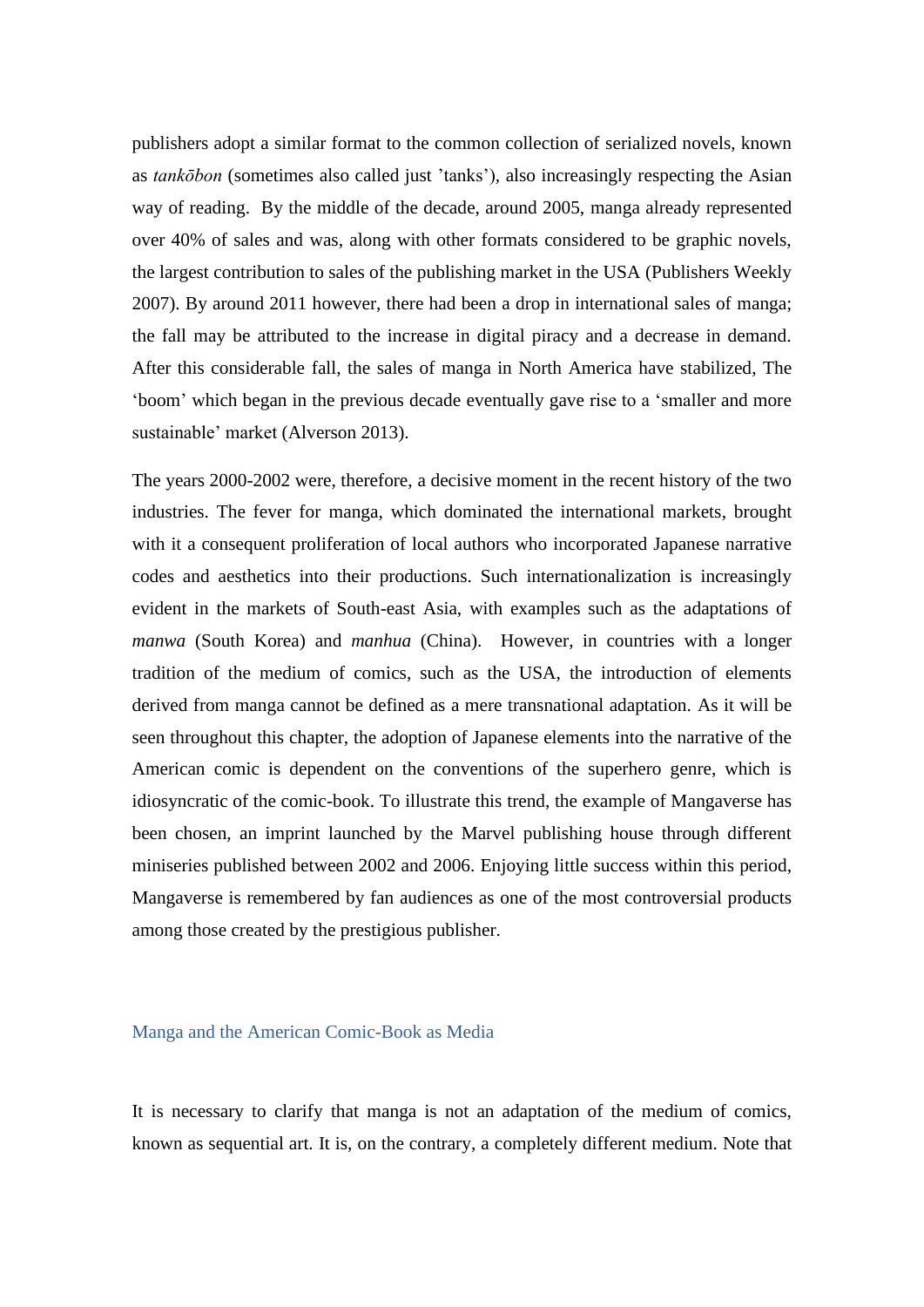terminology is of great importance here. The language of comics is ordinary, in spite of its diverse variations: it is common to all its manifestations. Using the terminology of narrative theory [\(Ryan 2004\)](#page-21-2), this language is defined by the use of two linguistic and iconic spatial channels which form a single semiotic system. This double channel system can be reproduced in different products like the American market's comic-book, the graphic novel or *bandé dessinée*. However, those cultural markets are not only defined by the use of a language and physical medium –the format– but they are also the consequence of a particular system of production and, in many cases, of a specific cultural framework.

On the other hand, even though both mediums share the same semiotic code, it is undeniable that they possess significant aesthetic and narrative differences. For some, these differences are so determining that they regard manga a separate language in itself. The so-called Japan Visual Language [\(Cohn 2010\)](#page-20-0) is characterized by the adoption of a particular style which is clear in the design of their characters, as well as a grammar of its own. This incorporates the use of non-conventional visual symbols, and metaphors when faced with elements of purely cultural interpretation [\(Cohn 2010\)](#page-20-0). Characteristic elements of this style are the use of kinetic lines and the emphasis on the visual value of typographies. Other authors, however, have pointed out how the grammar of the Japanese comic presents significant differences in comparison with the American comics in terms of the reading experience it provides. This is determined by the relationship between the panels, which does not seek only to develop the action quickly but, on occasion, intends to look more deeply into the psychological consequences of the events [\(McCloud 1993\)](#page-20-9).

However, it is difficult to believe that in the long history of contact between the two mediums, from the creation of the first comic strips in Japanese newspapers, no other episodes of mutual influence have occurred. Especially when for some the medium of comics is defined by its 'transnational' nature [\(Stein 2013\)](#page-21-3). In this sense, numerous figures of the American comic-book have been influenced by the modern manga, incorporating themes and many references to the visual style of manga, or introducing iconic elements of Japanese culture into their work. Such is the case of, among many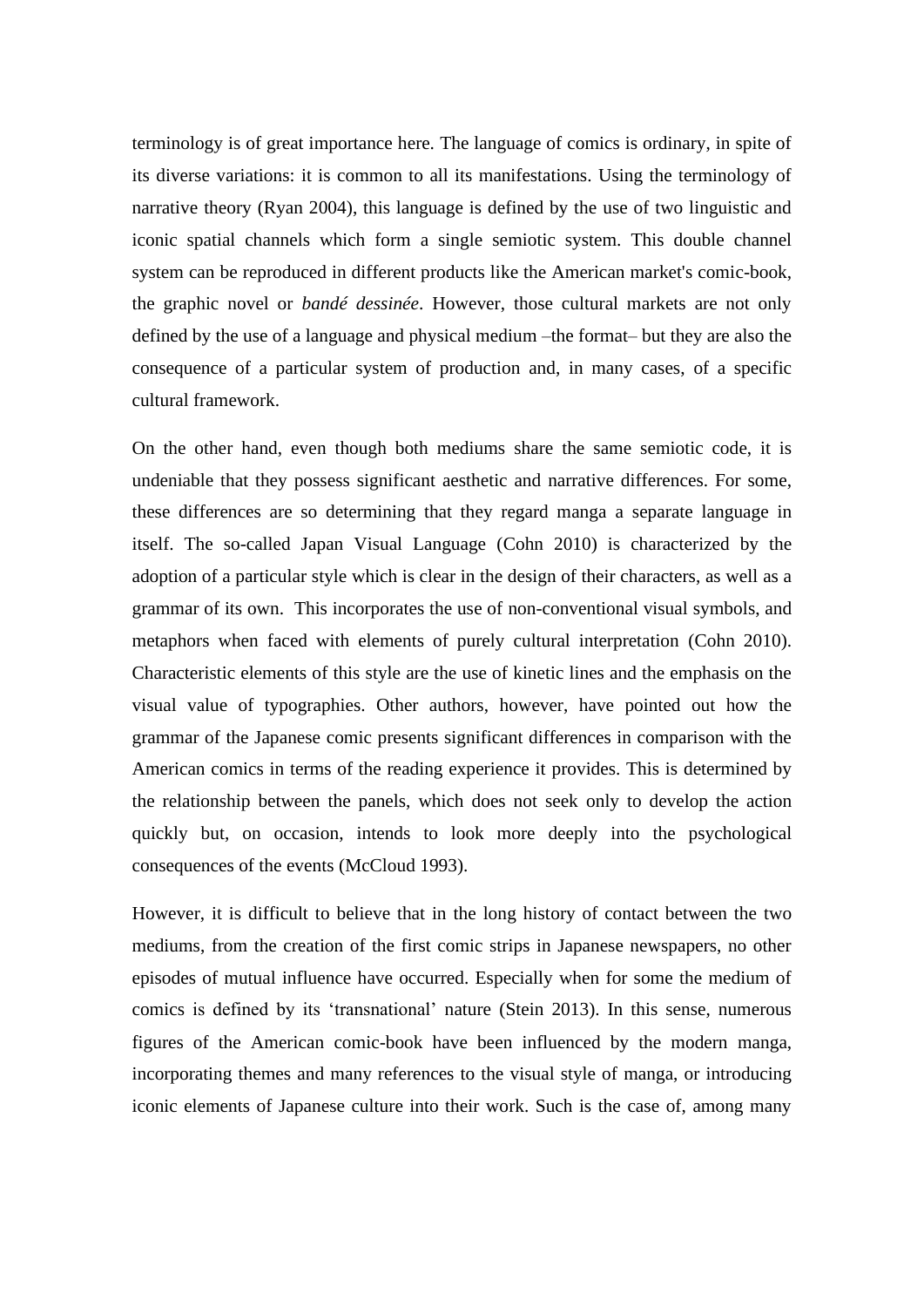others, Frank Miller (*Daredevil*, 1979-1983; *Ronin*. 1983-84), Scott McCloudd (*Zot*, 1984-1990) or Stan Sakai (*Usagi Yojimbo*, 1984- ).

#### The figure of the superhero as a recurring feature of internationalization

Both the cultural products of the manga industry and the American comics possess meanings that do not only appeal to their national or local public—the natural audiences for whom a product is originally created. Beyond this initial reach, both markets have an international appeal. *Shōnen* manga, for example, although originally aimed at a specifically young male demographic profile, is consumed by audiences of different ages and genders both in Japan and abroad. Because of the size of this audience segment, it should be considered the key piece for the expansion of manga and anime culture in the West. On the other hand, in superhero comic-books, the target audience appears to have undergone more drastic changes, not only as a consequence of the international dissemination of its contents but also due to the natural aging of its primary public. Currently, the average reader is an adult and the majority of the publishers' revenue does not come from the consumption of comics but from the licensing of rights of derivative products, such as *merchandising*, films, and video games [\(Wright 2003\)](#page-21-4).

Another consequence of the global dissemination of the American and Japanese comic is the contribution of new elements to the collective imaginary. In the case of manga and related industries, Japanese culture plays an important role in supplying the narratives with original elements from history, literature and national folklore. In a historic sense, the development of the *gekiga* genre ("dramatic stories") during the '60s and '70s, decidedly contributed to the reproduction of those national, cultural elements. Many of the authors from that era chose to introduce historical themes, in particular from the Tokugawa period (1600-1868), as a way of reinterpreting the narratives from folklore and the historical novel from a modern social perspective. As a consequence, tales of samurai, ninja and mythological creatures, which have always played an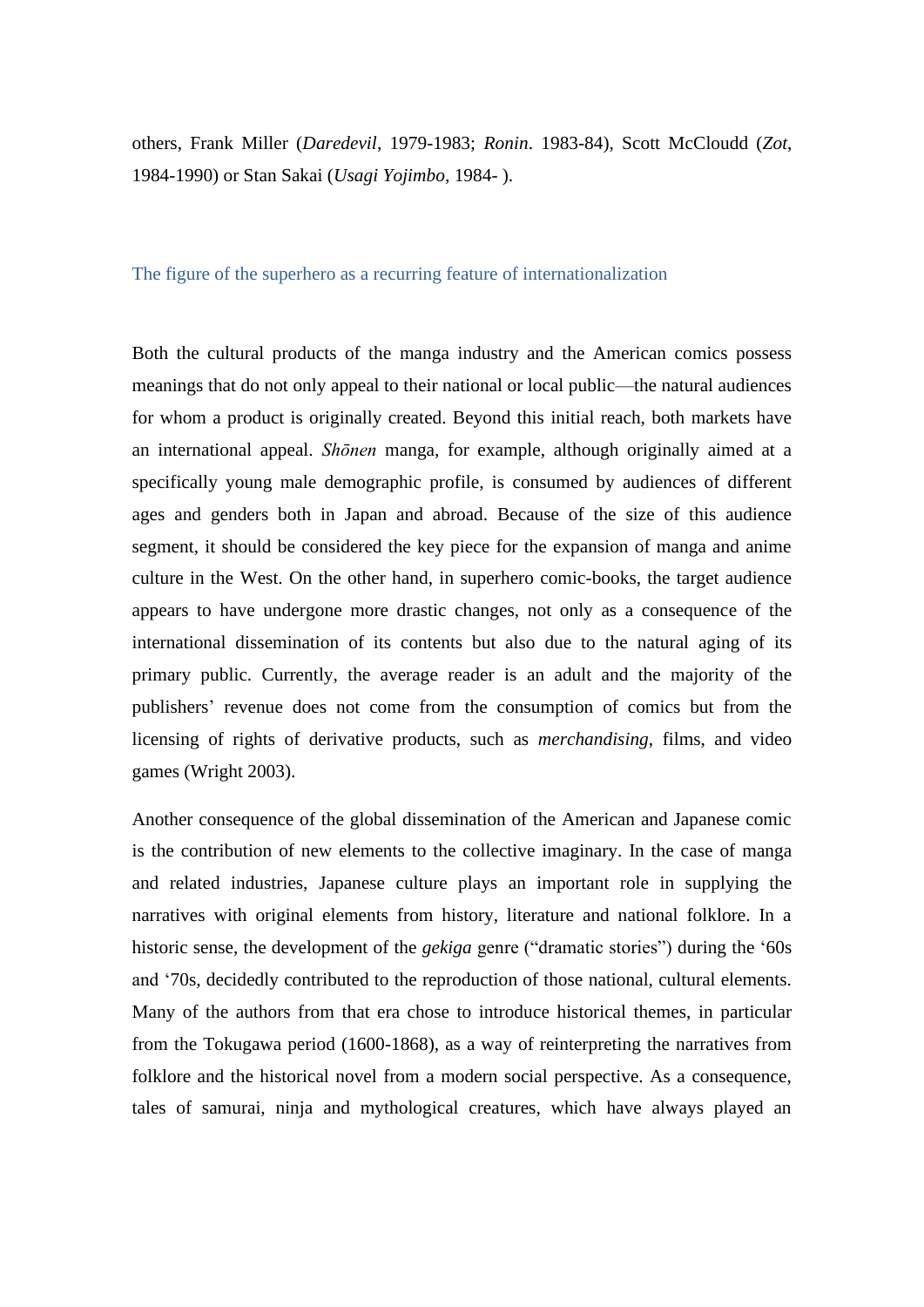important part in manga<sup>4</sup>, became even darker and the medium evolved, incorporating more adult narratives, in line with its audience. However, it is arguable that those elements of national narrative are also present in other media with a greater reach, impact and international dissemination. The stories of samurai and ninja, for example, are also common on Japanese television and cinema (*chanbara* and *jidaigeki* genres). In the case of the American comic, the most widespread narrative figure is the Superhero, inevitably linked to its own genre. The superhero has been defined as one of the constants of the American comic-book and considered as a mono myth and a constant of the medium [\(Lang and Trimble 2004\)](#page-20-10). So, in spite of its numerous episodes of crisis, regeneration and transformation, the superhero genre has always enjoyed great social importance in its own market. As with the characters and themes of manga, their popularity could be due to the propagation and coexistence of thematic elements in other related mediums. In this sense, it has been repeatedly highlighted that the success of the superheroes is due in part to the support and competition of the mediums of serialized fiction, particularly, radio and television series [\(Lopes 2009;](#page-20-3) [Gabilliet 2010\)](#page-20-11).

The Superheroes and the samurai, the ninja and other figures of Japanese narrative have reached beyond the borders of their national narratives to form part of a wider set of meanings shared by international audiences. However, it could be argued that the influence and permanence of the American superhero is greater than that of other elements of Japanese culture. Their contribution can be framed within what, in the context of Cultural Studies, has been named 'The Global Popular': a phenomenon which is indistinguishable from other aspects of globalization such as the internationalization of capitals, financial systems and cultural markets [\(During 1997\)](#page-20-12). One piece of evidence of the international nature of the superhero figure can be found in its historical connection with Japanese mediums and narratives. Similar characters to the American superhero are already present in the *kamishibai*, as it reflects the influences of the American serial products, especially the television series and the pulp novel [\(Nash 2009\)](#page-21-5). Particularly significant is the work *Golden Bat* (*Ōgon Bat*, 1931) by Suzuki Ichiro and Nagamatsu Takeo which combines elements of adventure novels and serialized cinema, especially *The Mark of Zorro* (1920- ), with Asian mythology and the

<sup>4</sup> These elements are also present in other graphic and sequential mediums, precursors of manga, like the *kamishibai* and the *e-monogatari* (Nash, 2009; Holmberg, 2011).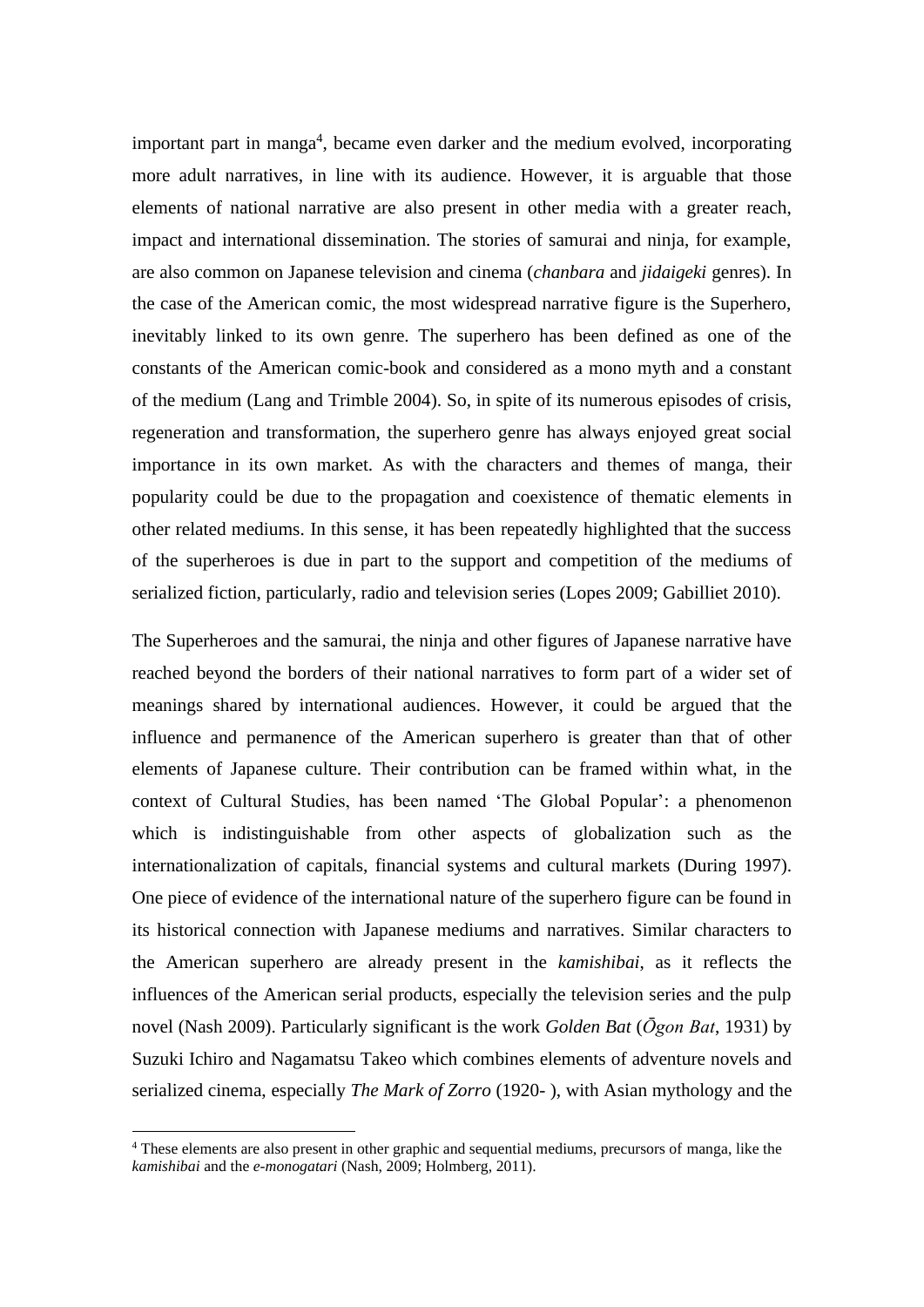supernatural. Apart from the obvious similarities between Japanese action heroes and primitive American superheroes (as both are influenced by the same things) the growing presence of the superheroes would continue without making any significant impression in Japan. In 1966, the magazine *Shōnen King* purchased the rights to the characters of Batman and Robin for the Japanese market, developing them for a year through the work of the artist Kuwata Jiro. Another iconic character from the American comic book universe, Spiderman, would be reinterpreted by different *mangaka* for the magazine *Monthly Shōnen Magazine* some years later (1970-1971). Nearly completely forgotten, their interest can be related to their striking *vintage* look and the boom generated by the stories of superheroes all around the world. In contrast to these transcultural experiments of limited commercial success, it is in other media, like the TV series, where the figure of the hero with superpowers has developed a more thriving tradition in Japan. In 1966, TBS started to broadcast *Ultraman* (*Urutoraman*), which would have a big influence on subsequent products in the tradition of *Tokusatsu* and the teams of heroes (the *supersentai* genre). Here the Japanese and American view of the superhero differs significantly. While the American hero, especially the prototypical figure of *Superman*, is linked to his humanity, *Ultraman* is an avatar of sorts, an anthropomorphic representation of a kind of force of nature. He is a '*kamikaze*' whose only noteworthy ability is that of fighting against giant monsters [\(Gill 1998\)](#page-20-13).

Finally, with the producers of American content becoming increasingly aware of the potential of growing international audiences, there have been many attempts to reinterpret the figure of the superhero from a different cultural framework. Following the first incursions of Batman and Spiderman there would follow other, more recent, attempts. In the case of DC, the one that stands out is Batman *Child of Dreams (2000- 2001)* published in the Kodansha's Magazine Z and produced by the *mangaka* Asamiya Kia. This would be followed, several years later, by *Batman: Death Mask (2008)* by Natsume Yoshinori, an internationally recognized figure in the industry. With regards to the international adaptations from the 1960s and '70s –and even the end of the '90s in works such *X-Men* manga (1998-99)– there are significant differences in the relationship between the narrative of the character and the hybridization of cultural elements. Firstly, there is greater interest in safeguarding the coherence of the saga's macro/story. The editorial line and the continuity of the character's storyline are ensured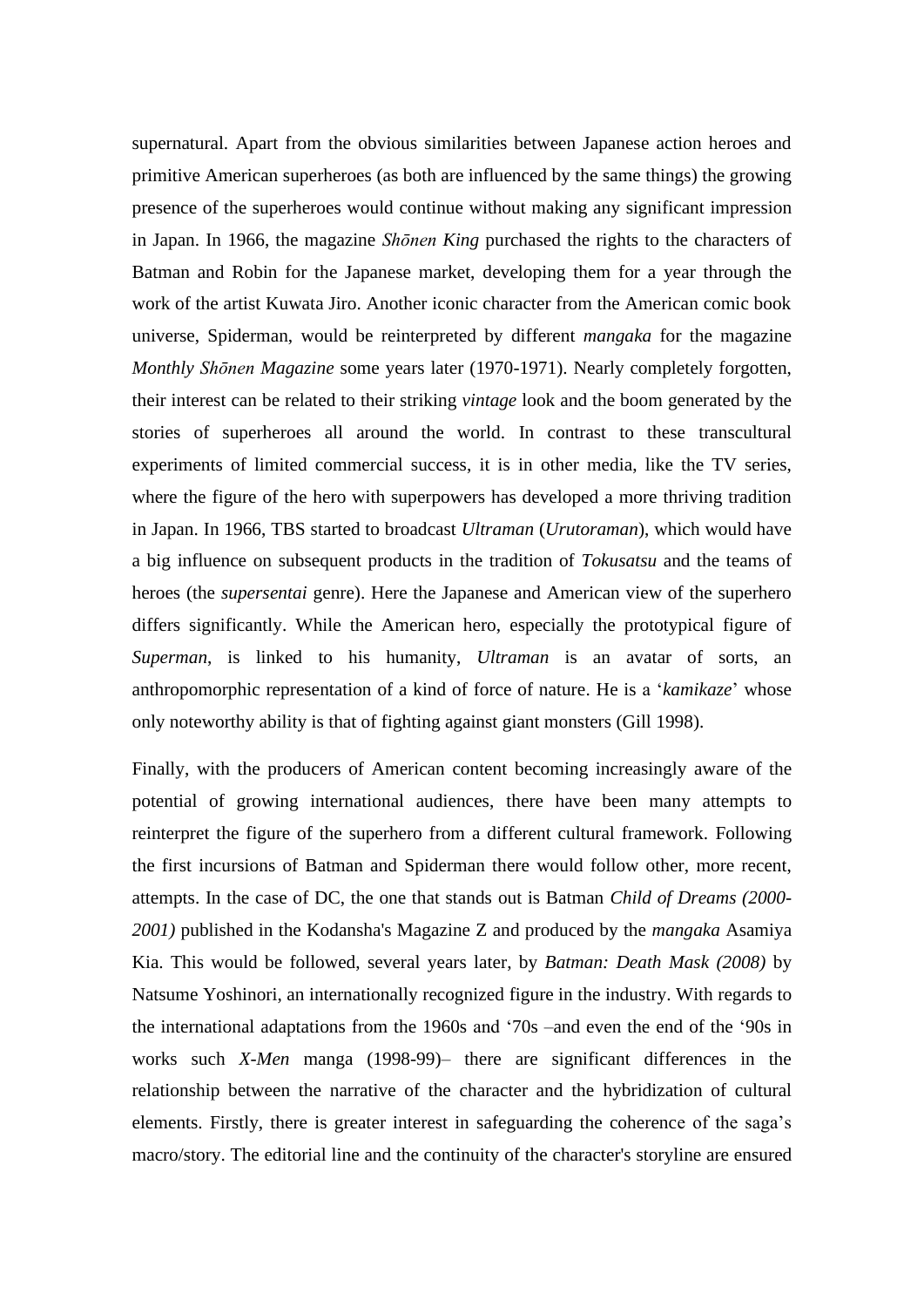by presenting stories which are coherent with other tales of the character in the western market. This aspect of coherence is evident within the works of Natsume, edited by CMX manga. This last is a publishing house belonging to Wildstorm Production and therefore part of the Time Warner DC Group, managers of the rights of the original character. Additionally, an attempt at hybridization in a stylistic sense, or of visual code does not appear to exist: in both cases it is *shōnen* manga; as such they are adjusted to the usual codes in the medium and the genre. It does not try to emulate the style of the Western authors, something which, although with varied results, at least formed part of the original aims of the work of Kuwata [\(Kidd, Spear et al. 2008\)](#page-20-14). Lastly, it is significant that Japan plays a decisive role in the storyline of both products. Not just as a geographical location but also through several elements derived from its culture (ritual masks, martial arts, mythology...). Through this resource, the relationship with the audience is deepened, to which not only amateur manga style is represented but also the subtext of Japanese art and culture. In this way the story of the character is reinforced, by going into more detail about aspects of their past. Given that in 1987, the series was relaunched by the authors Frank Miller and David Mazzucchelli (*Batman: Year One*), it has been implied that the character has a deep relationship with Japan, as Bruce Wayne spent some years there in his youth. In later series, for example, readers discover that it is during this period that the future Batman learns *ninjutsu* with the *sensei* Kirigi (Batman, #431, 1989).

In recent years, other attempts have been made to reinvent the characters of superheroes by introducing elements of hybridization and transposition into the plots of their stories and those of other narrative worlds. Therefore, the internationalization does not seem very different from other recent transpositions of contents by the publisher, such as the imprint *Marvel Fairy Tales* (2006), *Marvel Apes* (2008) or miniseries such as *1602* (2003) and *Marvel Zombies* (2005-2006). All these products would incorporate, in one way or another, elements of transculturalization and internationalization, although it is as a secondary consequence of the alteration of the original framework of their stories. So, for some academics, internationalization is part of 'some of the strategies by which authors seek to negotiate between the standardization implicit in comics continuity and the diversification desired by contemporary readers' [\(Jenkins 2009\)](#page-20-15). Among the cases recently studied would be *Spiderman India* [\(O'Rourke and Rodrigues 2007;](#page-21-6) [Davé 2013\)](#page-20-16)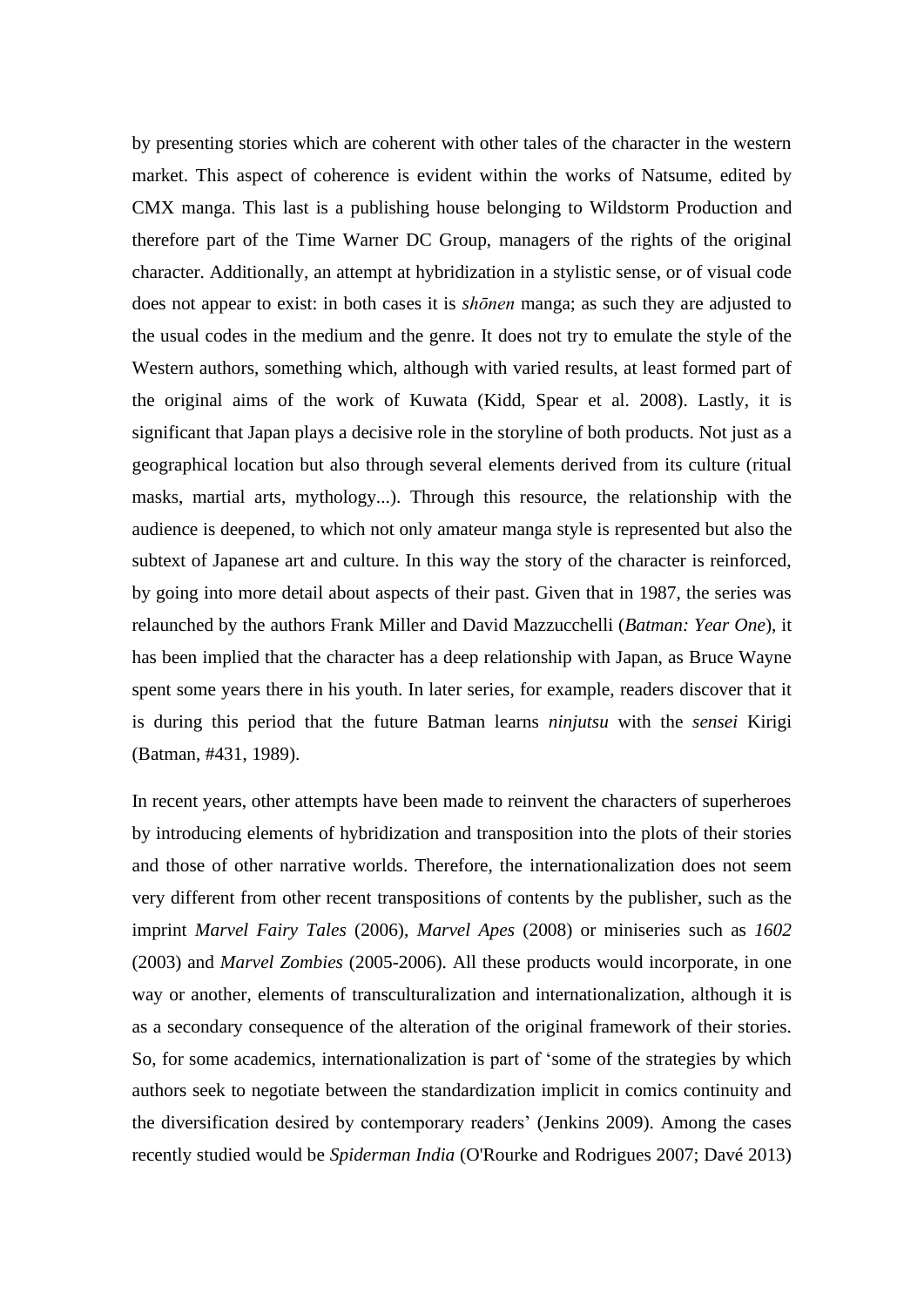and the different versions of *Spiderman* manga [\(Stein 2013\)](#page-21-3). The case of defunct imprint Mangaverse (2000-2003; 2005-2006), which will be analyzed below, is particularly interesting in this regard. Firstly, it represents a test (on a large scale) of the possibilities that transculturalization and internationalization offer the figure of the superhero, not only in the context of a mini-series or character, but also in a completely new alternative version of the Marvel universe. Secondly, it is an authentic hybridization of codes which cannot be completely classified as belonging exclusively to the tradition of manga or that of the American comic-book.

# Case Study: Narrative Patterns in Marvel´s appropriation of manga products

In 2002, coinciding with the peak of the wave of manga and Anime in the West, Marvel decided to create a new imprint, in order to appeal to new audiences. The product was launched as a miniseries in two issues with the titles *Marvel Mangaverse: New Dawn* and *Marvel Mangaverse: Eternity Twilight* in March 2002. Along with this mini-series were also published *Punisher* (2002), *Fantastic Four* (2002), *X-Men* (2002), *Ghost Rider* (2002) and *Spiderman* (2002). These series were limited to a single issue of 40 pages, which included independent stories of previously presented characters. The sole exception was *Avengers: Ensemble!* (2002) which was connected to the central story and it served as both an introduction to the climax and subsequent resolution of the events in *Eternity Twilight*. In June of the same year, the publication of a mini-series of 6 issues was launched with the name *Marvel Mangaverse*. In contrast with the first mini-series, the goal on this occasion was to create a regular series based on two very different story arcs. Later on, both series were picked up as two volumes of compilations. In 2003, another series was added to the new imprint, with the main protagonists being Wolverine (*X-Men: Ronin*) and Spiderman (*Legend of Spider-Clan*). Without further new products during the subsequent period, in 2005, *New Marvel Mangaverse: The Rings of Fate*, was published; a mini-series in 5 issues which signaled the end of the imprint.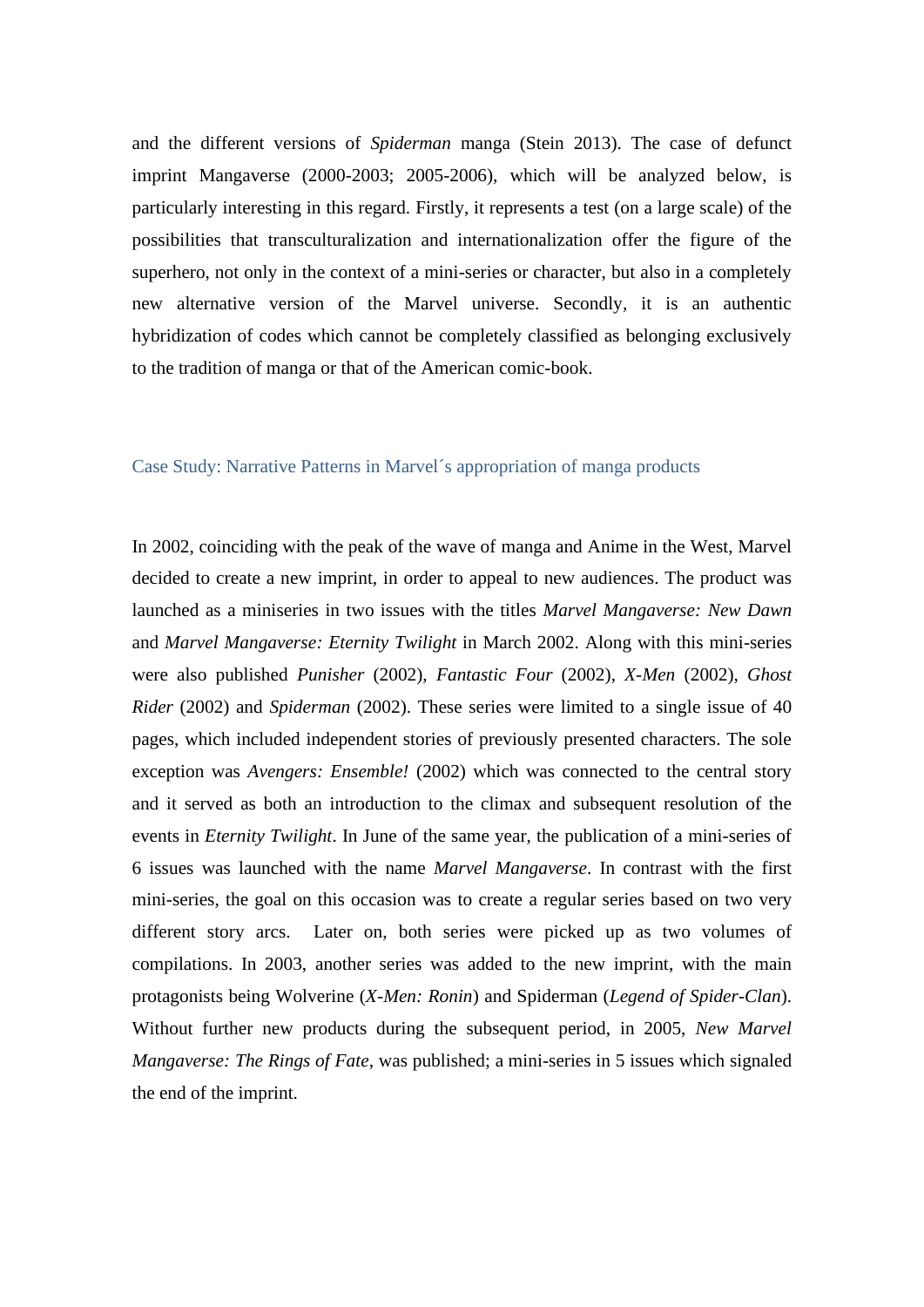From a formal point of view, Mangaverse products cannot be classified as manga. In comparison with other products, such as those published by Tokyopop or CMX, they do not fulfil the traditional requirements of manga formats. Their difference lies in aspects such as the use of color, the number of pages and size. As comic-books, however, they have a distinctive visual style which tries to reflect the essence of manga-anime design and employs the use of the Japan Visual Language. Therefore, it seems a logical solution to classify these products by labels belonging to other international products of transnational character. Terms such as "*Amerimanga*" and "*Amerime*" have been previously used as a way of expressing this influence. Although valid, it must be qualified that the term "*Amerimanga*" may be too inclusive. Originally, it was used to designate productions with Western capital (American) adopting an anime aesthetic (*Thundercats*, 1985-1989; *Transformers: Generation 1*, 1984-1993), and has subsequently been used in recent years to describe those American authors who included features of manga narrative in their own works. As it has been argued previously, the relationships between the Western and Japanese media have a long history of hybridization. It is not easy to acknowledge that only in the case of a small group of authors can this influence be observed. Thus, the influence of manga in the American comic-book is a fairly general characteristic that can be observed with greater abundance in products such as those that concern us. In terms of genres, however, Mangaverse can be considered as an interesting case of hybridization between the two classic traditions of the American comic-book (the superhero genre) and manga (the *shōnen* genre) respectively.

Entering into the details of the respective storylines is beyond the aims of this essay. However, the most important aspects of the story shall be commented on with the aim of illustrating the theoretical matters most relevant to my argument. So, for this study on the narrative patterns of Mangaverse, closely related aspects shall be considered: the deconstruction/appropriation of characters and strategies of adaptation/transculturalization.

## 1. Deconstruction/Appropriation of Characters

The story of Mangaverse gives alternative versions of some of the main characters from the Marvel universe. The Marvel figures are visibly altered, their identity reduced to a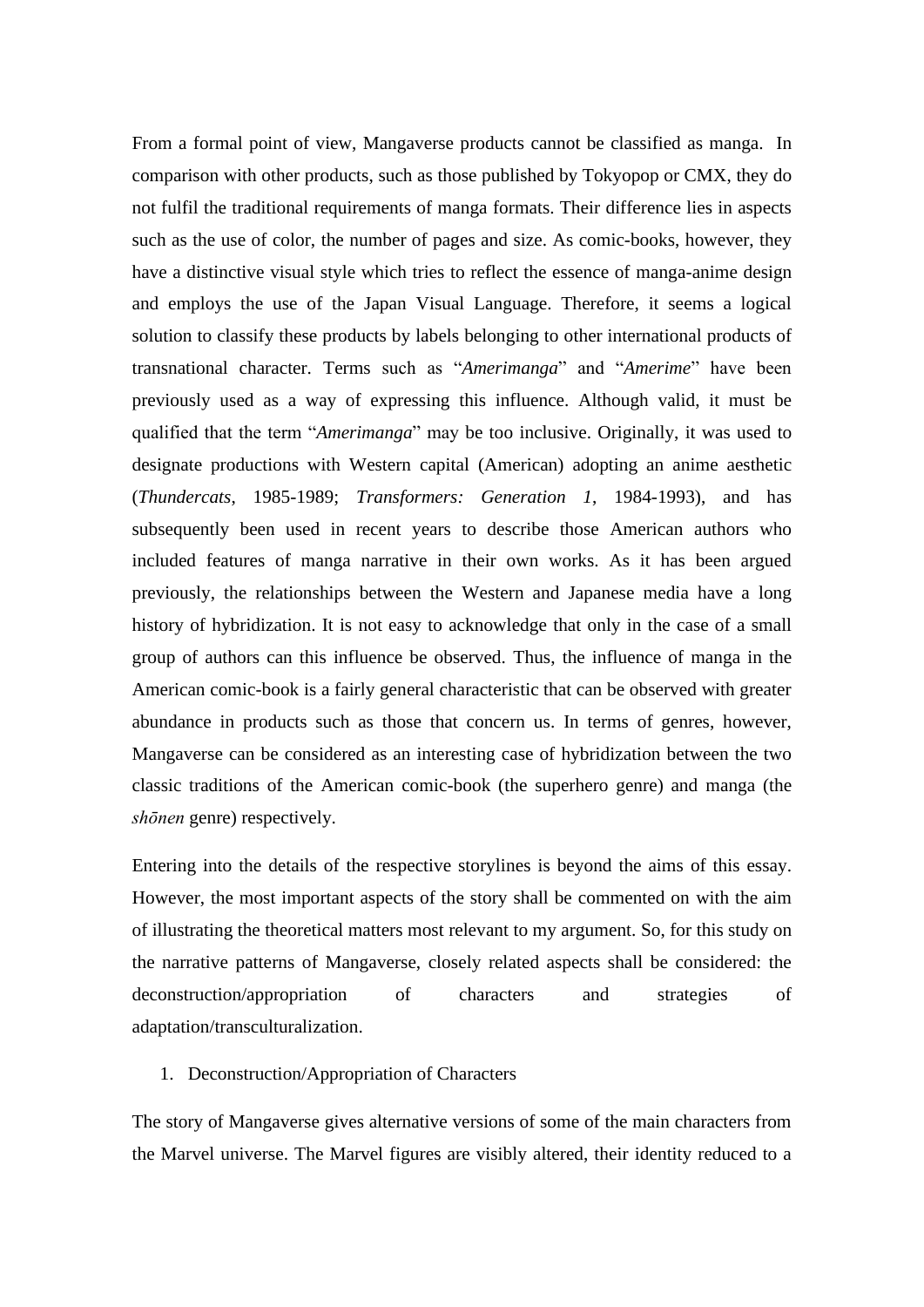minimal semiotic relationship between the name (signifier) and their main attributed power (signified), which allows them to still be recognized. However, the identity of a character cannot be constructed solely with these elements. In the superhero genre, in order to be able to recognize a character through different storylines in a series, –which might extend over decades in many cases –, something else is needed. The material part of the personality of a character is the memory, their identity, which is reconstructed by means of the recreation of the relationships of meaning which they maintain with other characters. Dr Banner, for example, it not only a scientist with an extravagant double personality but is actually also characterized by the relationships he establishes. These include his engagement and later marriage to Betty Ross as well as his antagonism with General Thadeus E. "Thunderbolt" Ross, his fiancé's father<sup>5</sup>. These and many more stories are represented in the form of semiotic relationships between various secondary actors, independently of the author-scriptwriter and of the period in which the comic was written. When these relationships are altered, the character cannot be recognized easily, due to the loss of their original identity. In the Mangaverse version, Hulk is a totally independent entity from Banner—a monster whose aspect is similar to the wellknown Godzilla (*Gojira*, 1954), one of the major icons of Japanese pop culture (Figure 1). Another of the main characters from Marvel, Iron Man is transformed into Iron Maiden, whose alter ego is the sister of the original Tony Stark, Antoinette (Toni) Stark who is in a romantic relationship with Banner. Other elements are added from Japanese popular culture, widening the spectrum of influences of the manga-anime dyad. As an example, the manga version of Iron Man capitalizes on the natural association between the character's armor and the manned robots (*mecha*) that are frequently found in *shōnen* manga. However, the Mangaverse version takes this further by reinterpreting the armor-man association into another classic icon that is the *super robot*, which belongs to the genre of the Japanese super group (*supersentai*). When the vehicles of the

<sup>5</sup>Establishing concrete references for the story of any classic character is complicated because over the years many changes may take place; hence, many details of their biography are true only for a certain time. Even so, classic publishers such as Marvel and DC have published different guides to their stories and characters over the years. The information given here on The Hulk can be found in *The Official Handbook of the Marvel Universe* Marvel Comics Group (1985). "Gardener to the Hulk (The Hulk)." The Official Handbook of the Marvel Universe (Deluxe Edition) **2**(5): 62-64..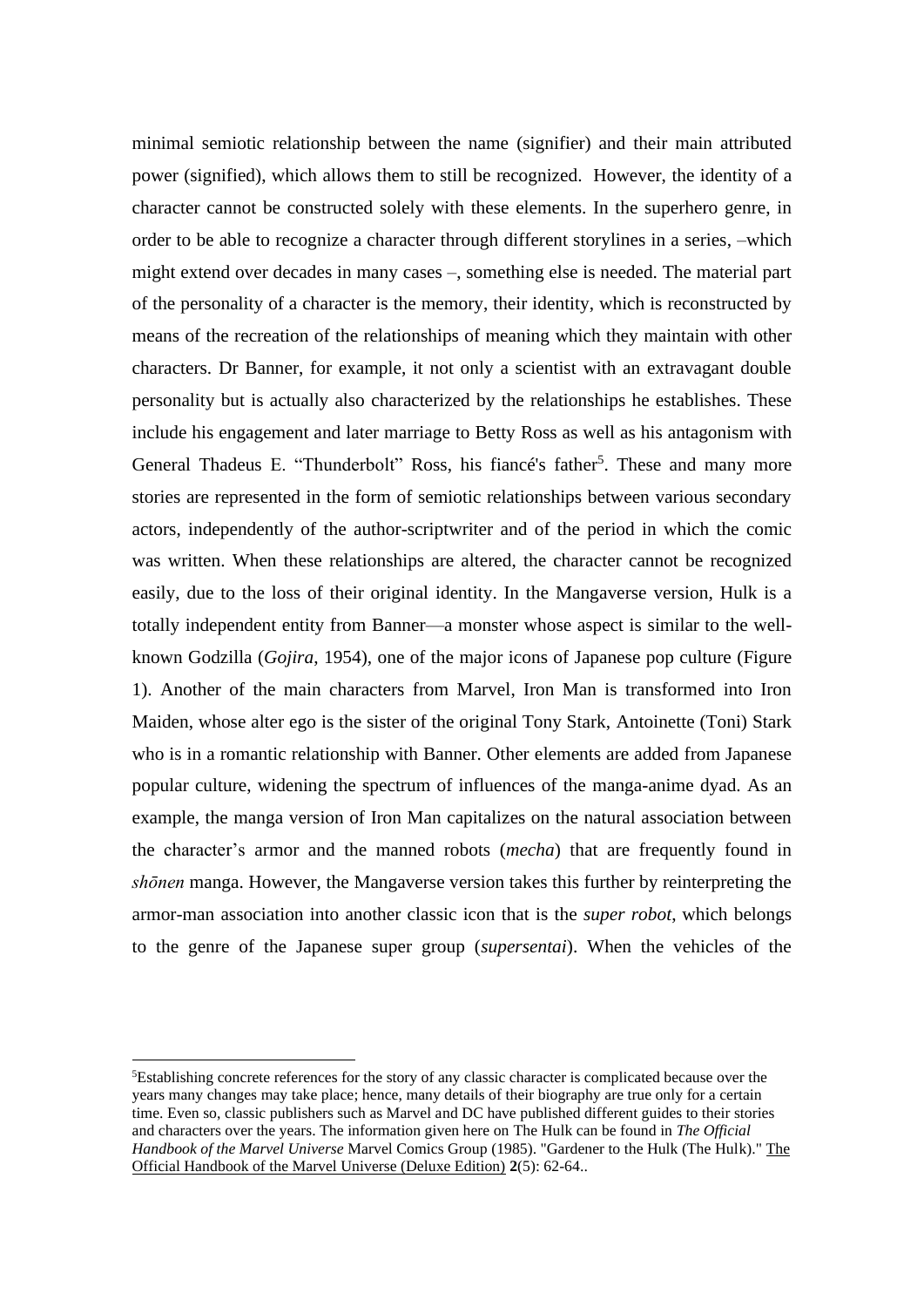different members of the Avengers are joined together they form the "Ultimate Iron Man", giving at the same time a clear nod to their famous catchphrase<sup>6</sup>.

Therefore, it can be stated that the first of the main features of the narrative of Mangaverse lies both in the appropriation of iconic elements of Japanese pop culture and in the reinterpretation (or deconstruction) of the identity of their most important characters. In this way, it fulfils one of the rules of serialized narrative, irrespective of the medium that is the existence of a social network. This last, understood as the set of personal relationships that works as a background for all character motivations and attitudes and, ultimately causes the extension of the narrative. However, this social network, and therefore, the rest of the narrative are united around a small group of characters.

## 2. Forms of Adaptation/Transculturalization

In the American comic-book, where the series are a product of collaborations between different groups of scriptwriters, cartoonists, colorists and letterers, each team of professionals undertakes a task of adaptation each time a new instalment of the series is made. The existence of different teams working on the same story (often even on the same story arc) explains the constant pace of publication and the increasingly elaborate finish on the product. So, the entrance of a new artist or a new scriptwriter during some instalments of the series allows time to be given to the professionals to work properly on subsequent episodes. These replacements are usually more obvious in the visual treatment of the series than in other aspects of the narrative, which is why it is normal that radically different aesthetic treatments coexist in the same story, albeit in different episodes.

Understanding these replacements as ways of adapting allows us to learn more about the complexity and the heterogeneous nature of the medium of comics. As often occurs with other serialized mediums such as television series, soap operas or radio series, each new professional who is incorporated into the series can carry out important changes to the narrative. This creative process must respect the presence of elements recognized by

<sup>6</sup> In Mangaverse*: Avengers Ensemble!* (2002) and *Marvel Mangaverse: Infinite Twilight* (2002)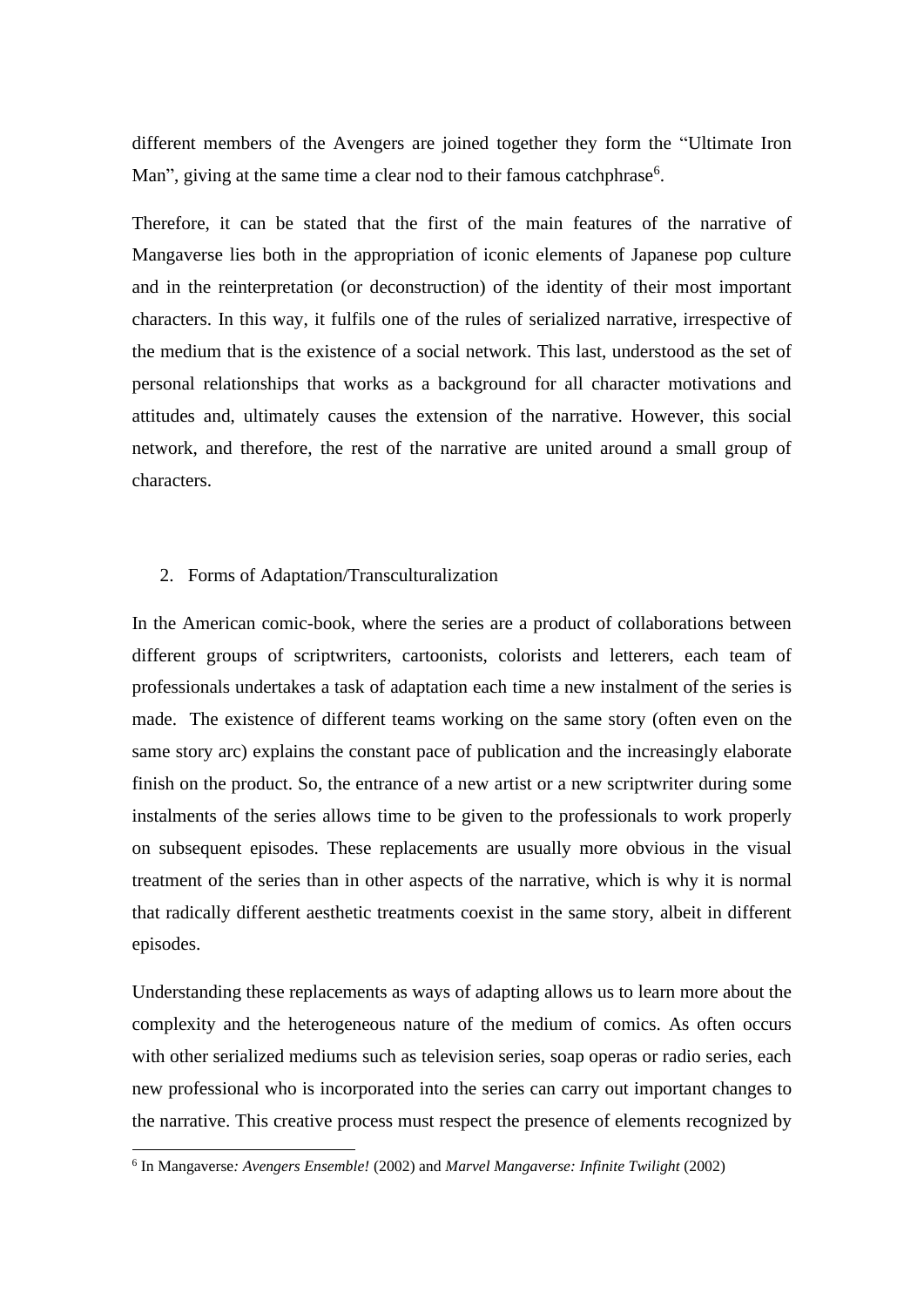the audience, because as with other genres, the public experiences pleasure in anticipating the result [\(Altman and British Film Institute 1999\)](#page-20-17). These changes are combined with other more innovative elements, differentiating a series from other similar products. These constant processes of copying and modification, require the work of a manager of the publication (e.g. chief editor), who safeguards the continuity and coherence of the story. Therefore, adaptation, understood as an exercise in intertextuality, would be the basic principle of all serialized narrative.

In the case of the Marvel products of the Mangaverse imprint, the processes of adaptation occur on different levels. In this sense, although there is a process of continuity between the first series of two issues and the rest of the imprint's comicbooks, it is their relationship with the regular Marvel series which attracts the most attention. Some authors have previously described Mangaverse using the term *'transcreation'* [\(Jenkins 2009;](#page-20-15) [Stein 2013\)](#page-21-3). This concept in fact comes from the creators of *Spider-Man India* who introduce the reinvention of the character by combining meanings shared by both Hindu and Hindu-American audiences [\(Saffell 2007\)](#page-21-7). Nevertheless, simply assuming that the underlying processes in the creation of both products are similar may be a slightly superficial assessment. For example, one of the problems that the transcreation of Spiderman faces is the search for elements which can be more strictly identified as Hindu, a problem which is normally resolved by resorting to stereotypes [\(Davé 2013\)](#page-20-16). In the case of Mangaverse, however, it is not difficult to find signifiers which can be understood as Japanese and/or belonging to the visual culture of manga and anime.

The difference between both products lies in the fact that, in the case of anime, the mechanics of identification with the audience are not based on a national identity but rather on the use of a cultural capital formed by the most famous products of manga and anime in the American market. A process of adaptation by colonization could therefore be spoken about in which the interest of the producers for particular sorts of foreign material has motivated the appropriation and reinterpretation of their main narrative elements [\(Leitch 2007\)](#page-20-18). Therefore, the various authors of the imprint –particularly Ben Dunn, creator of the first two mini-series– establish multiple references to Japanese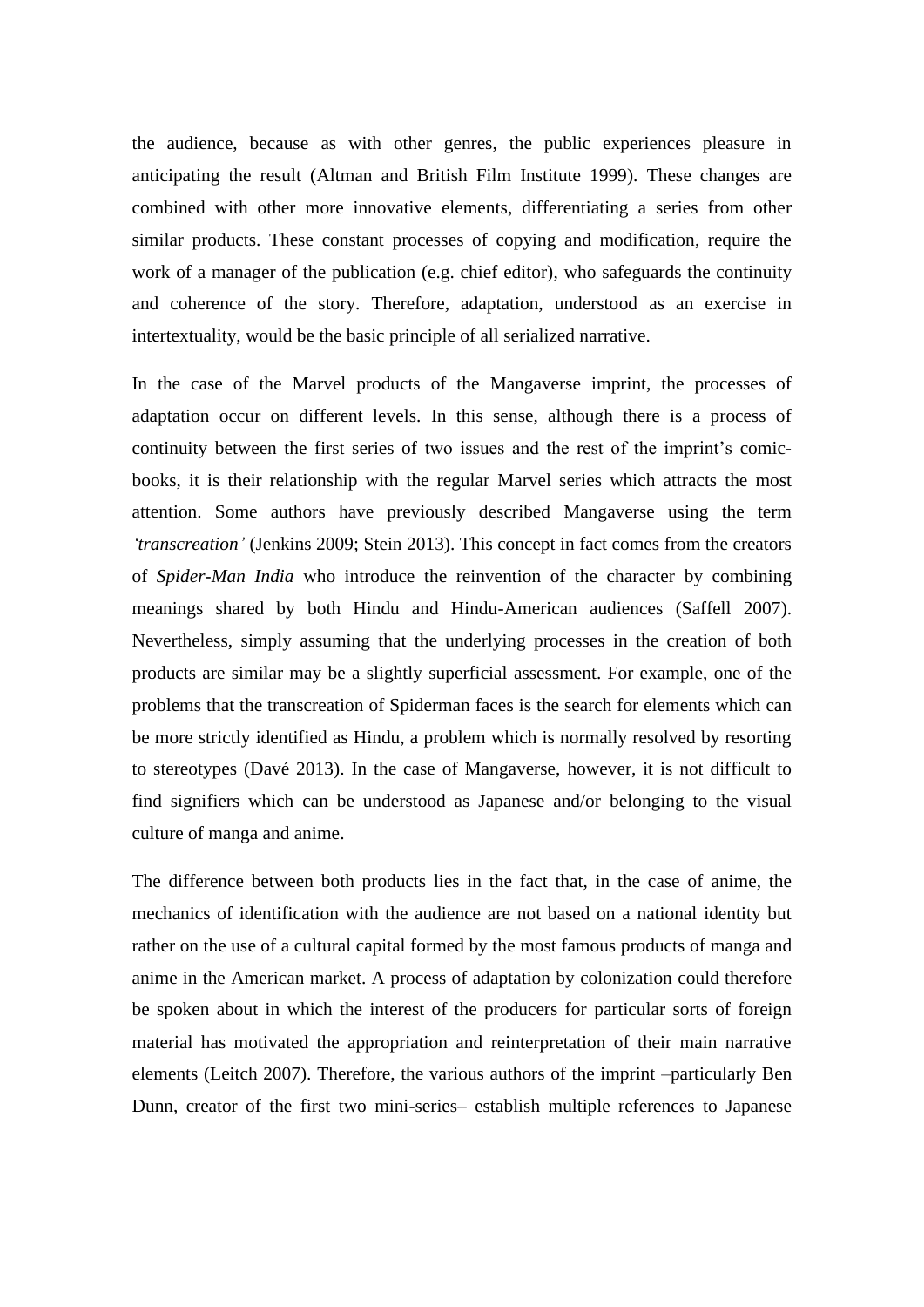popular culture by means of the mechanisms of allusion. These are recognizable in the narrative but also, more obviously, in the design of the characters.

The reinterpretation which was carried out by Namor, Prince of Atlantis in *Mangaverse: Eternity Twilight* (2002) could be seen to be an example of this form of allusion. Namor had always been an ambiguous character, due to his proud and independent personality. This allowed him to take on the roles of both the villain and temporary ally [\(Marvel](#page-20-19)  [Comics Group 1985\)](#page-20-19). It was not surprising that the character had the function of antagonist in this story arc, even in the way in which the character was reinterpreted. It was obvious that the design of Ben Dunn in this issue made numerous references to *Dragon Ball Z* (1989-1996), based on the manga of Toriyama Akira, which has become one of the most successful animes in the world, including within the American market (Figure 2). Namor, for example, was redesigned following the character of Vegeta, one of the most charismatic antagonists in the history of anime. Both possess a similar temperament and they perform the same functions of antagonist and occasional ally. The similarity with the anime character is reinforced with the adaptation of Baron Strucker, one of the classic baddies, who was repositioned as Namor's henchman and has a very similar physical appearance to Nappa, Vegeta's bodyguard. Other anime characters could be clearly seen in the pages of Mangaverse but it is of more interest to clarify the sense and way in which this appropriation was executed. The inclusion of these characters was carried out arbitrarily, transferred from different products to a new text. However, in doing so, they did not lose their ability to evoke meanings for a certain audience. With regard to the relationships of intertextuality established between *Mangaverse: Eternity Twilight* (2002) and *Dragon Ball Z* (1989-1996), the aim of the author seems to be that of appealing to the audience's memory through the usual formulae of *shōnen* manga, most particularly in the elaborate scenes of fighting and martial arts. Ultimately, the adopted aesthetic seems exaggerated and has a sense of parody. This serves to remind us that both 'parody and pastiche' are closely related forms of 'adaptation' [\(Leitch 2007\)](#page-20-18).

# **Conclusions**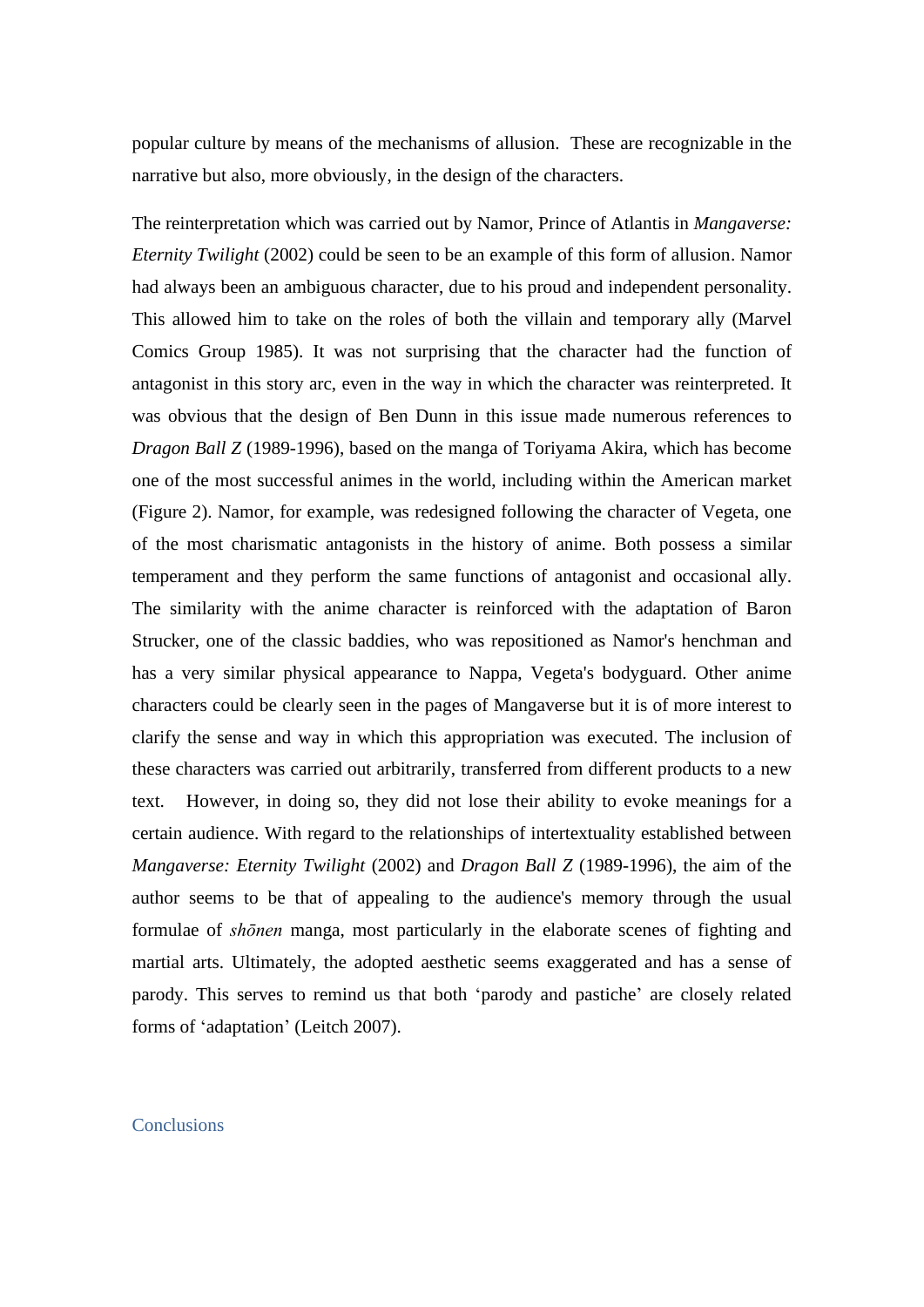As has been demonstrated throughout this essay, the medium of comics can be a good example for the study of internationalization – understood as international production and distribution –and transcultural hybridization. A brief summary of the history of the medium in Japan and the USA –two of the main powers in the medium of comics– illustrates the global circulation and hybrid quality of much contemporary comic book culture. The imprint Mangaverse (2002-2006) in particular illustrates these trends in two ways: firstly, via, the deconstruction of its own collective imagination, particularly of the characters of the Marvel franchise; and secondly, by examining the appropriation of elements of manga and anime culture through different processes of adaptation from elements of Japanese pop culture, including colonization, pastiche and parody. In essence, Mangaverse uses the classic formula of *What If?*, a collection started by Marvel in the 1970s that introduced new versions of their characters by altering their story. This formula added interest by appealing to new audiences, manga-fans, through the evocation of shared meanings: the super-hero background stories. These processes of alteration and rewriting are widely shared by other recent products from the franchise that have been referred as 'Transcreations' [\(Jenkins 2009;](#page-20-15) [Davé 2013\)](#page-20-16).

The unceasing search for manga and anime audiences on behalf of Marvel has also been echoed in other products such as the imprint Tsunami (2003), a project that was launched between the two versions of Mangaverse. The project was no more successful than its predecessors, though some of their most successful collections (*New Mutants, Runaways)* were reintroduced into the publisher's other regular imprints. Furthermore, Marvel, which since the 1990s has also been a multimedia group, has developed other international products such as anime versions of their most successful characters, in collaboration with the Japanese producer MadHouse. The project comprised the *Iron Man* (2010), *Wolverine* (2011), *X-Men* (2011) and *Blade* (2011) series. These productions are themselves worthy of another case study, and strongly suggests that future collaborations of this kind will continue to exist between the USA and Japan, being new examples of the fascination that the West has for manga culture.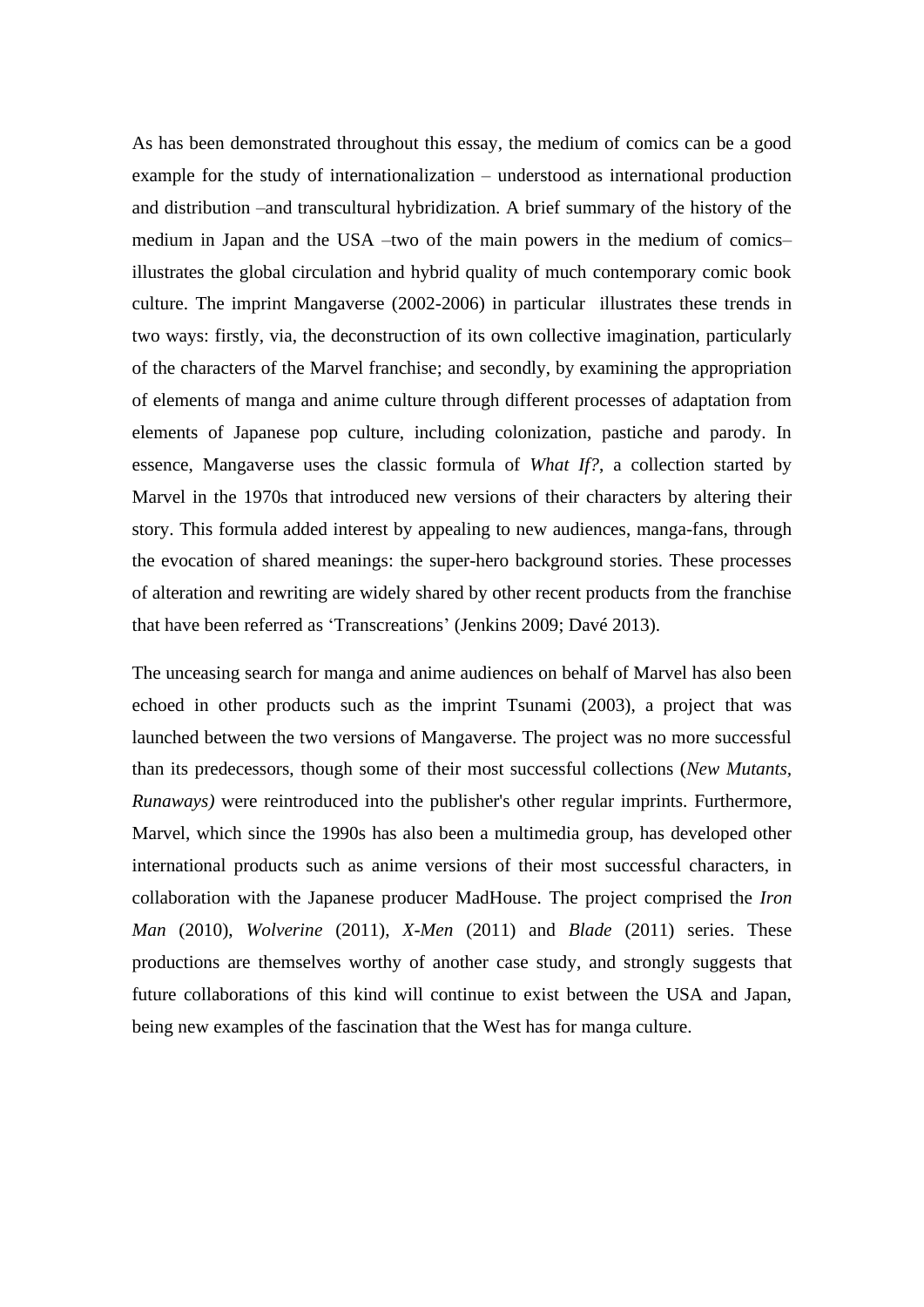

**Figure 1. The Hulk transcreation in Mangaverse makes an explicit reference to**  *Tokusatsu* **cinema products such as the film** *Godzilla* **(***Gojira***, 1954). From Mangaverse***: Infinity Twilights* **(2002). Image Source is property of Marvel ©.**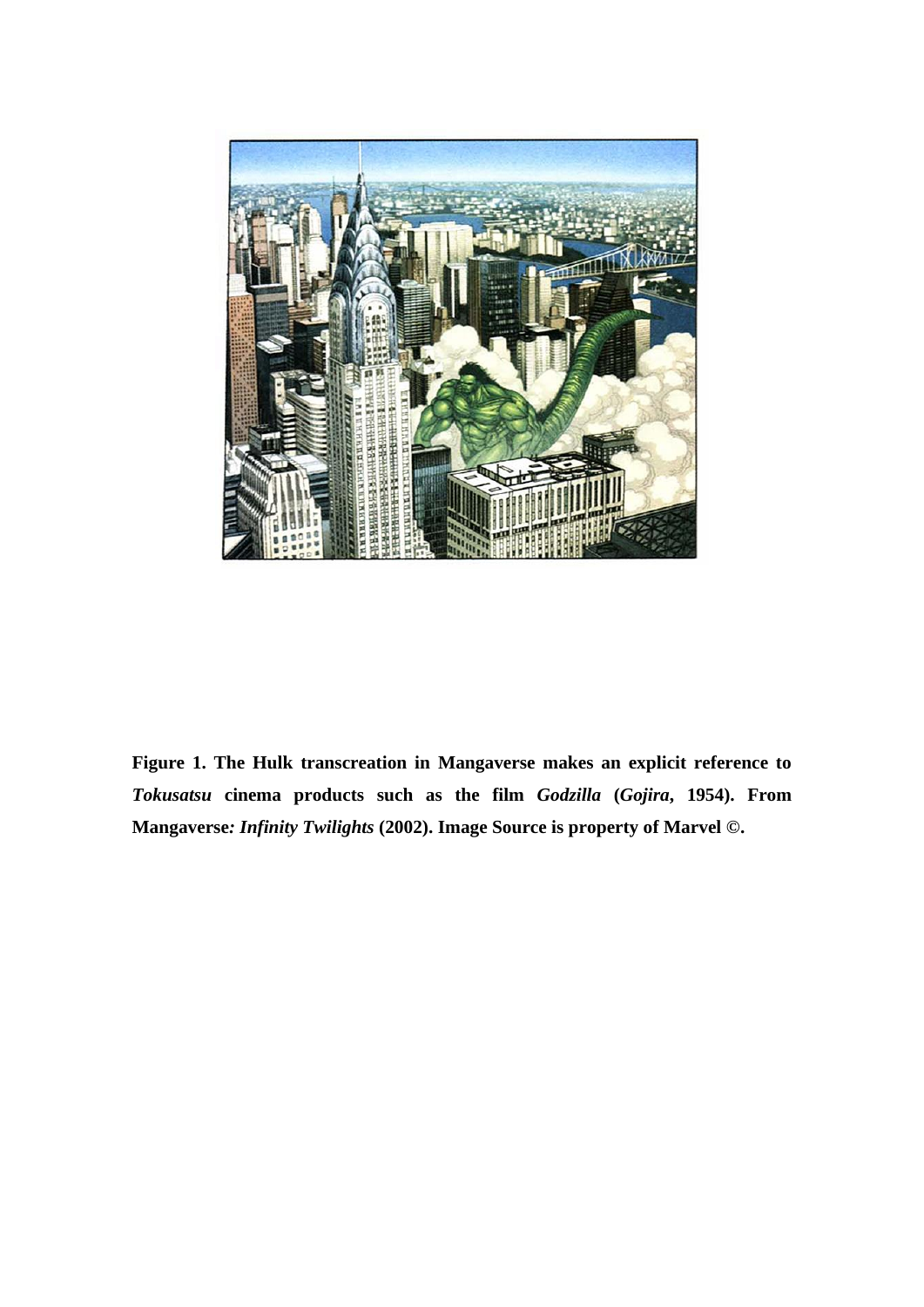

**Figure 2. Hank Pym transcreation in Mangaverse (left) resembles the most iconic Toriyama's characters. From** *Mangaverse: Infinity Twilights* **(2002) and the anime series** *Dragon Ball Z* **(1993). Image Sources are property of Marvel © and Toei Animation ©.**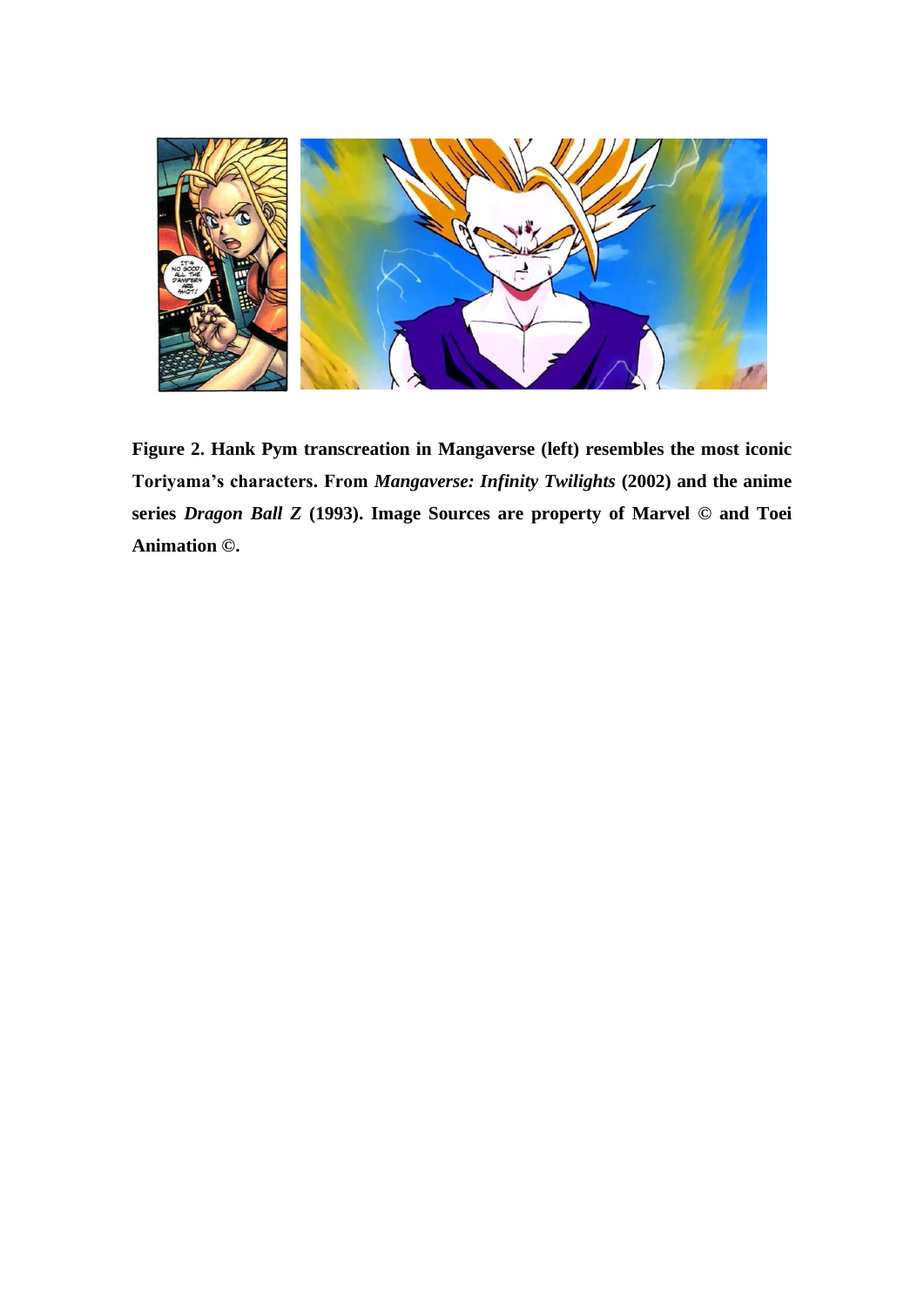## References

<span id="page-20-17"></span>Altman, R. and British Film Institute (1999). Film/genre. London, BFI Publishing.

- <span id="page-20-8"></span>Alverson, B. (2013). Manga 2013: A Smaller, More Sustainable Market. Encouraging signs that the market is still there. Publishers Weekly.
- <span id="page-20-7"></span>Beaty, B. (2010). "The Recession and the American Comic Book Industry: From Inelastic Cultural Good to Economic Integration." Popular Communication: The International Journal of Media and Culture, Theory and Critique **8**(3): 203-207.
- <span id="page-20-0"></span>Cohn, N. (2010). Japanese Visual Language: The Structure of Manga. MANGA. An Anthology of Global and Cultural Perspectives. T. Johnson-Woods. New York, Continuum**:** 187- 203.
- <span id="page-20-16"></span>Davé, S. (2013). Spider-Man India: Comic Books and the Translating/Transcreating of American Cultural Narratives. Transnational Perspectives on Graphic Narrative. Comics at the Crossroads. S. Denson, C. Meyer and D. Stein. London and New York, Bloomsbury**:** 127-144.
- <span id="page-20-12"></span>During, S. (1997). "Popular Culture on a Global Scale: A Challenge for Cultural Studies?" Critical Inquiry **23**(4): 808-833.
- <span id="page-20-1"></span>Duus, P. (2001). "Presidential Address: Weapons of the Weak, Weapons of the Strong-The Development of the Japanese Political Cartoon." The Journal of Asian Studies **60**(4): 965-997.
- <span id="page-20-6"></span>Eisner, W., F. Miller, et al. (2005). Eisner/Miller. A one-on-one interview conducted by Charles Brownstein. Milwaukie, Oregon, Dark Horse Books.
- <span id="page-20-11"></span>Gabilliet, J.-P. (2010). Of Comics and Men: A Cultural History of American Comic Books. Jackson, University Press of Mississippi.
- <span id="page-20-13"></span>Gill, T. (1998). Transformational Magic.Some Japanese superheroes and monsters. The worlds of Japanese popular culture: gender, shifting boundaries and global cultures. D. P. Martinez. Cambridge, Cambridge University Press**:** 33-55.
- <span id="page-20-2"></span>Hess, S. and S. Northrop (2011). American Political Cartoons. The Evolution of a National Identity, 1754-2010 (2nd Edition). New Jersey, Transaction Publishers.
- <span id="page-20-5"></span>Holmberg, R. (2011) "Emonogatari in the Age of Comics, 1948-1957." The Comics Journal.
- <span id="page-20-15"></span>Jenkins, H. (2009). 'Just Men in Tights' Rewriting Silver Age Comics in an Era of Multiplicity. The Contemporary Comic Book Superhero. A. Ndalianis. New York and London, Routledge**:** 16-43.
- <span id="page-20-14"></span>Kidd, C., G. Spear, et al. (2008). Bat-Manga! The Secret History of Batman in Japan. New York, Pantheon Books.
- <span id="page-20-4"></span>Kinsella, S. (2000). Adult manga: Culture and power in contemporary Japanese society. Honolulu, University of Hawaii Press.
- <span id="page-20-10"></span>Lang, J. S. and P. Trimble (2004). "Whatever Happened to the Man of Tomorrow? An Examination of the American Monomyth and the Comic Book Superhero." The Journal of Popular Culture **22**(3): 157-173.
- <span id="page-20-18"></span>Leitch, T. (2007). Film adaptation & its discontents. From Gone with the Wind to The Passion of the Christ. Baltimore, The Johns Hopkins University Press.
- <span id="page-20-3"></span>Lopes, P. (2009). Demanding Respect.The Evolution of the American Comic Book. Philadelphia, Temple University Press.
- Marvel Comics Group (1985). "Gardener to the Hulk (The Hulk)." The Official Handbook of the Marvel Universe (Deluxe Edition) **2**(5): 62-64.
- <span id="page-20-19"></span>Marvel Comics Group (1985). "Sif to Sunspot (Sub-Mariner)." The Official Handbook of the Marvel Universe (Deluxe Edition) **2**(12): 55-57.
- <span id="page-20-9"></span>McCloud, S. (1993). Understanding comics: The invisible art. New York, Harper Paperbacks.